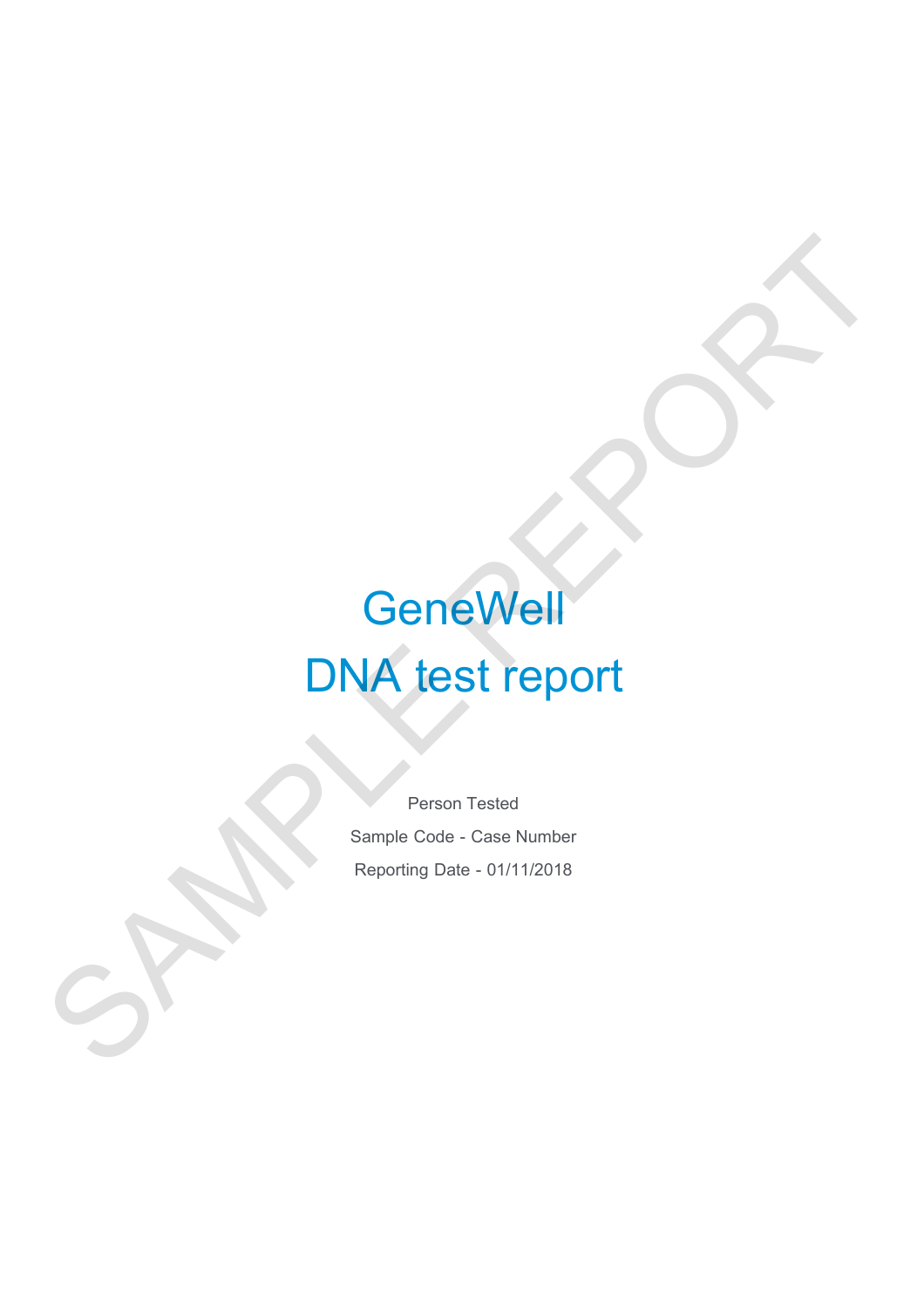#### **Introduction**

GeneWell test is addressed to everyone who considers health and wellness to be essential and aspires to become more aware of their personal health risks. Introduction<br>
Cerce/Vell Inst is addressed in compass who considered<br>
Neath and wrights to the ensemble and actual considerations<br>
Therefore, the generalize and the consideration of your general<br>
order person of these spec

Therefore, the GeneWell test is an excellent choice, designed to include valuable information on your genes in terms of different medical conditions.

In the current report you can find thorough knowledge on your personal risks in order to make your everyday choices and to change health habits if needed.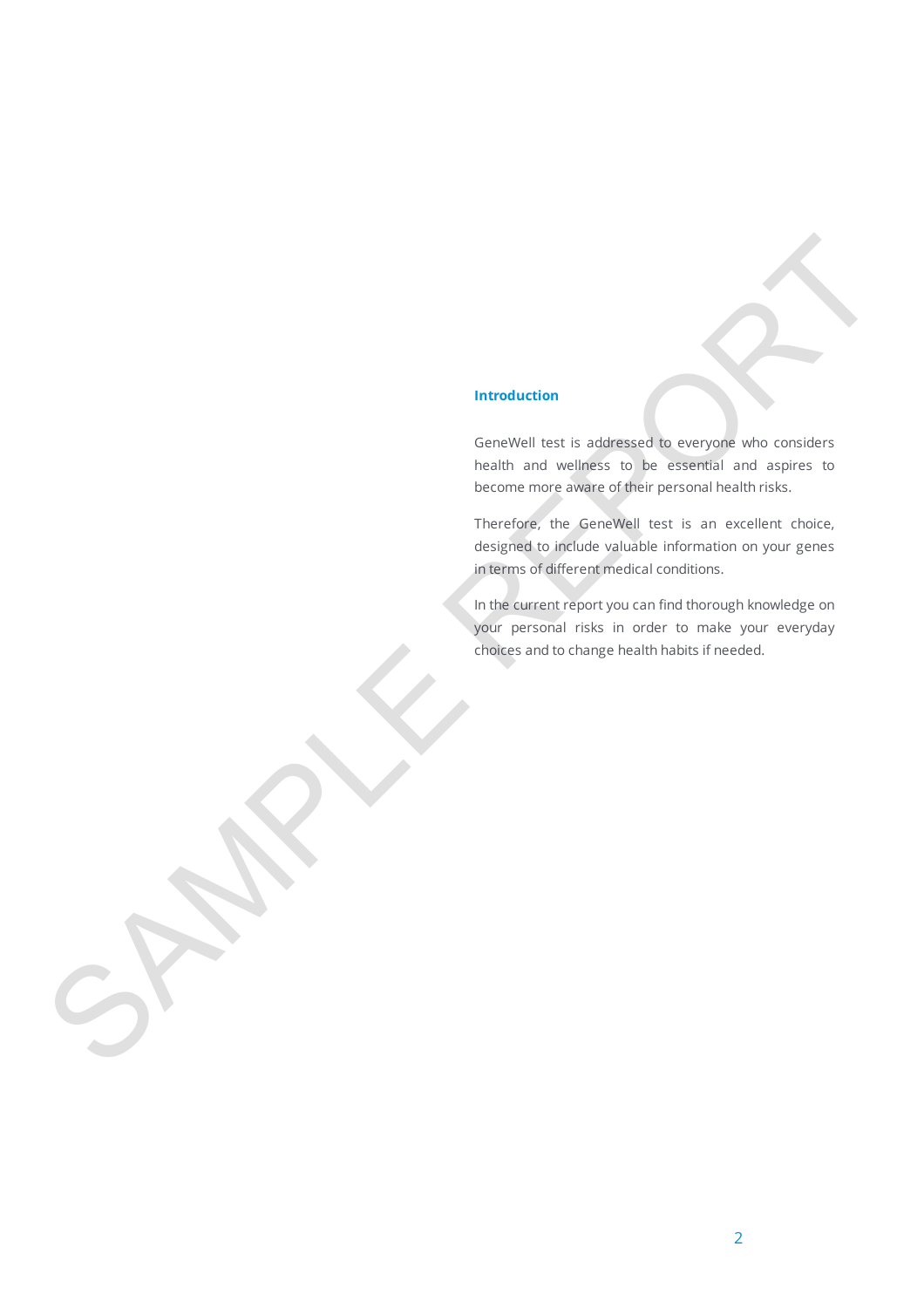## Before looking at your results

Our risk assessment system is based on the latest scientific and medical knowledge available in the most respected scientific and medical journals. You can learn about your health risks and medical conditions, and receive health recommendations in different sections of the report.

Right after this instruction you can see Your Personal Diet and Health Recommendations (if questionnaire is filled), which are followed by a Summary table showing the correlation of your disease risks to the European ancestry population's average risks.

Your Test Results chapter contains a more detailed description of the results along with disease risk charts and ways on how to reduce the disease risk.

The following chapter, Overview of the Diseases, gives a short description of tested diseases and conditions.

If you would like to learn about your individual detected genetic markers, this can be done in the Genetic Markers

Information table. The final page of this report includes a Glossary.

Your Risk is the probability of your developing a condition at some point during your lifetime. The risk calculation takes into account the examined genetic markers and the average lifetime risk for your gender.

The Average Risk is calculated based on the data collected from individuals of European ancestry. You can compare yourself with the average population risk shown in the second chart.

Please keep in mind that the risk calculation does not cover other than genetic factors. Environmental factors such as smoking, diet, stress, and physical activity play an important role in the development of tested conditions. In case your risk is low it does not guarantee that you will not have the disease, or in case of high risk you may never develop the disease in your lifetime.

#### Disclaimer

The genetic susceptibility to complex diseases or conditions is determined as the consequence of the joint effects of many genes, often interacting among themselves and with the environment. Therefore, when assessing disease risk, genetic information is but one of the factors in developing the disease; environmental and lifestyle effects also play an important role. The total risk for developing the disease cannot be solely based on the assessment of the genetic testing results. For most conditions or diseases, the genes we know about and which are analyzed in this test are only responsible for a small fraction of the risk. Increased risk for developing the disease does not necessarily mean getting the disease, as does the opposite - the disease may nevertheless be present in low-risk patients if environmental factors or other currently unknown risk factors decrease or increase the probability of getting the disease. Risk evaluation takes into account the risk in the general population, which does not mean a one-to-one risk for every single member of the population. Our risk assessment system is based on the latest information table. The final page of this report induces a decision constrained an internal material and medicial constrained and medicial conduction. The probability of y

In the interpretation of the genetic test, it should be taken into consideration that current knowledge on the genetics of the disease or pathogenic disorder, or on the interactions of various genes, may be incomplete. The current interpretation of the genetic test may be subject to change in the future due to the publication of new scientific studies. The personal diet and health recommendations in the current interpretation are based on the data submitted in the questionnaire, and any inaccurate or missing information may result in a misleading interpretation. This report is provided to you for informational and educational purposes only, and does not replace a visit to a physician, nor does it replace the advice or services of a physician.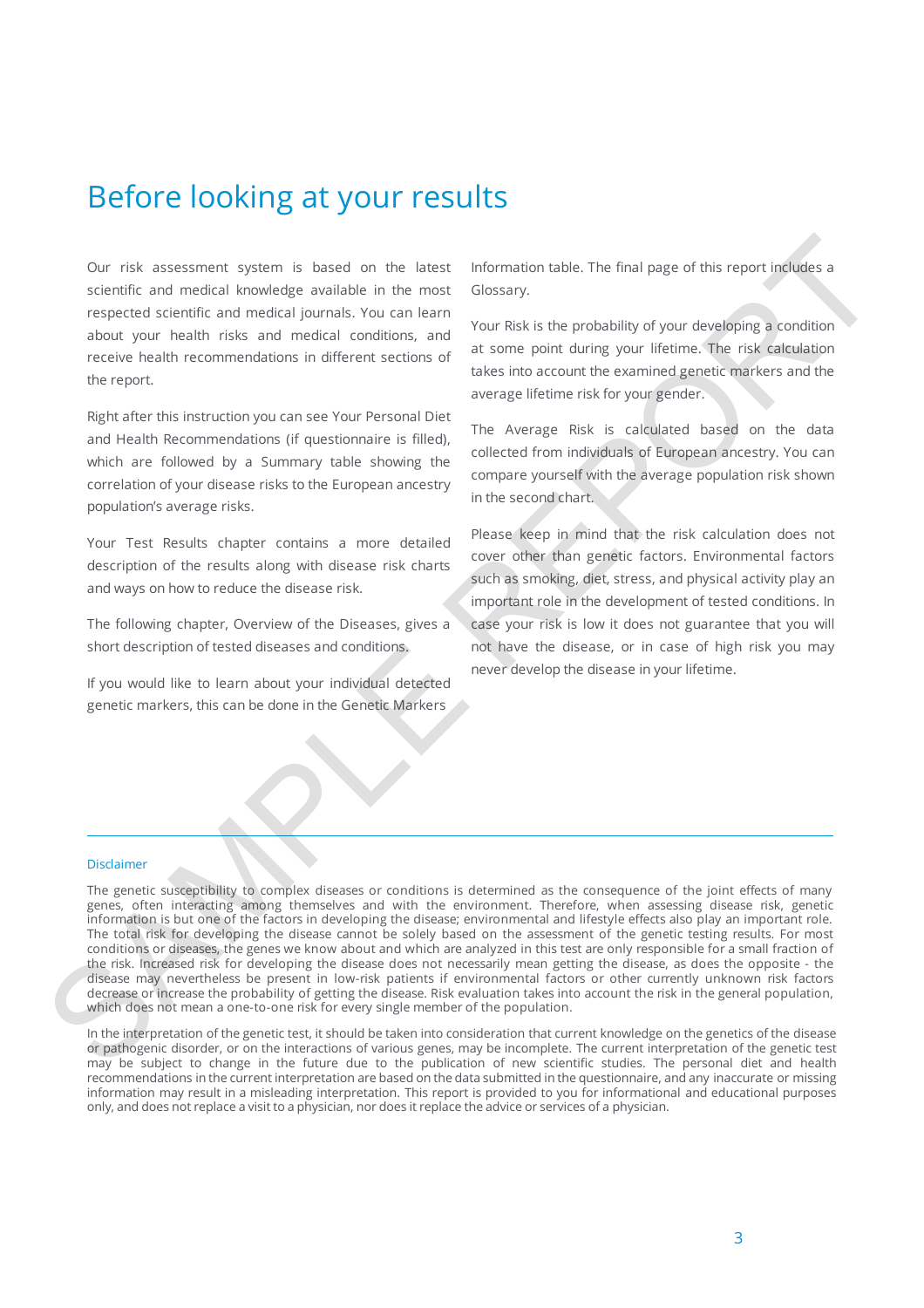# Summary

| <b>Disease name</b>     | <b>Risk Level</b> | Your risk % | <b>Average risk %</b> | <b>Genetic risk</b> |
|-------------------------|-------------------|-------------|-----------------------|---------------------|
| Alzheimer disease       | higher            | 38          | 20                    | 1.9                 |
| Atrial fibrillation     | higher            | 75          | 23                    | 3.3                 |
| Basal cell carcinoma    | lower             | 21          | 23                    | 0.9                 |
| Bladder cancer          | higher            | 2.1         | 1.2                   | 1.7                 |
| Breast cancer           | higher            | 90          | 13                    | 10                  |
| Celiac disease          | higher            | 5.5         | $\overline{1}$        | 5.5                 |
| Colorectal cancer       | hihger            | 14          | 4.9                   | 2.8                 |
| Coronary artery disease | higher            | 78          | 24                    | 3.2                 |
| Exfoliating glaucoma    | lower             | 1.5         | 29                    | 0.05                |
| Folate                  | increased         |             |                       |                     |
| Gallstone disease       | lower             | 21          | 27                    | 0.79                |
| Gastric cancer          | average           | 0.6         | 0.57                  | $\mathbf{1}$        |
| Graves' disease         | hihger            | $\,8\,$     | 1.2                   | $\overline{7}$      |
| Intracranial aneurysm   | lower             | 6.3         | $\overline{7}$        | 0.9                 |
| Lactose intolerance     | intolerant        |             |                       |                     |
| Lung cancer             | lower             | 5.8         | 6.7                   | 0.86                |
| Male pattern baldness   | lower             | 13          | 38                    | 0.35                |
|                         |                   |             |                       |                     |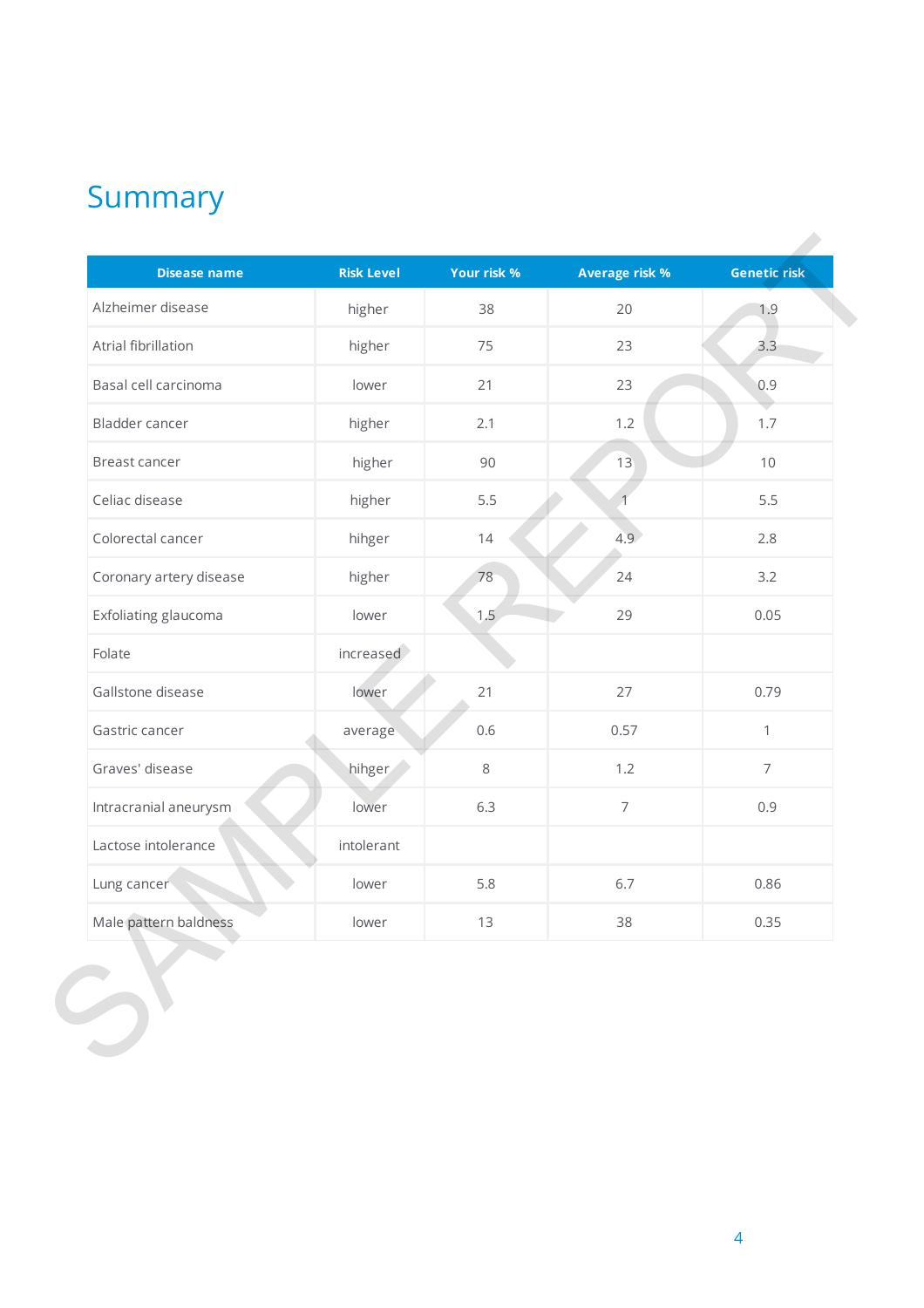| <b>Disease name</b>          | <b>Risk Level</b> | Your risk %     | <b>Average risk %</b> | <b>Genetic risk</b> |
|------------------------------|-------------------|-----------------|-----------------------|---------------------|
| Melanoma                     | higher            | 11              | 1.9                   | 5.8                 |
| Migraine with aura           | average           | 48              | 43                    | 1.1                 |
| Multiple sclerosis           | higher            | 0.29            | 0.06                  | 4.8                 |
| Obesity                      | lower             | 8.9             | 38                    | 0.23                |
| Osteoporosis                 | higher            | 62              | 40                    | 1.6                 |
| Peripheral arterial disease  | higher            | 17 <sub>1</sub> | 15                    | 1.2                 |
| Primary open angle glaucoma  | higher            | 3.5             | 2.1                   | 1.7                 |
| Prostate cancer              | <b>NA</b>         |                 |                       |                     |
| Psoriasis                    | lower             | 1.5             | 2.5                   | 0.58                |
| Rheumatoid arthritis         | higher            | 5.4             | 3.6                   | 1.5                 |
| Sugar consumption            | higher            |                 |                       |                     |
| Systemic lupus erythematosus | higher            | 6.9             | 0.91                  | 7.5                 |
| Type 1 diabetes              | lower             | 0.13            | 0.59                  | 0.22                |
| Type 2 diabetes              | lower             | $\overline{7}$  | 39                    | 0.18                |
| Venous thromboembolism       | higher            | 90              | 5                     | 35                  |
| Vitamin B12                  | lower             |                 |                       |                     |
| Vitamin B6                   | increased         |                 |                       |                     |
| Vitamin D                    | moderately higher |                 |                       |                     |
|                              |                   |                 |                       |                     |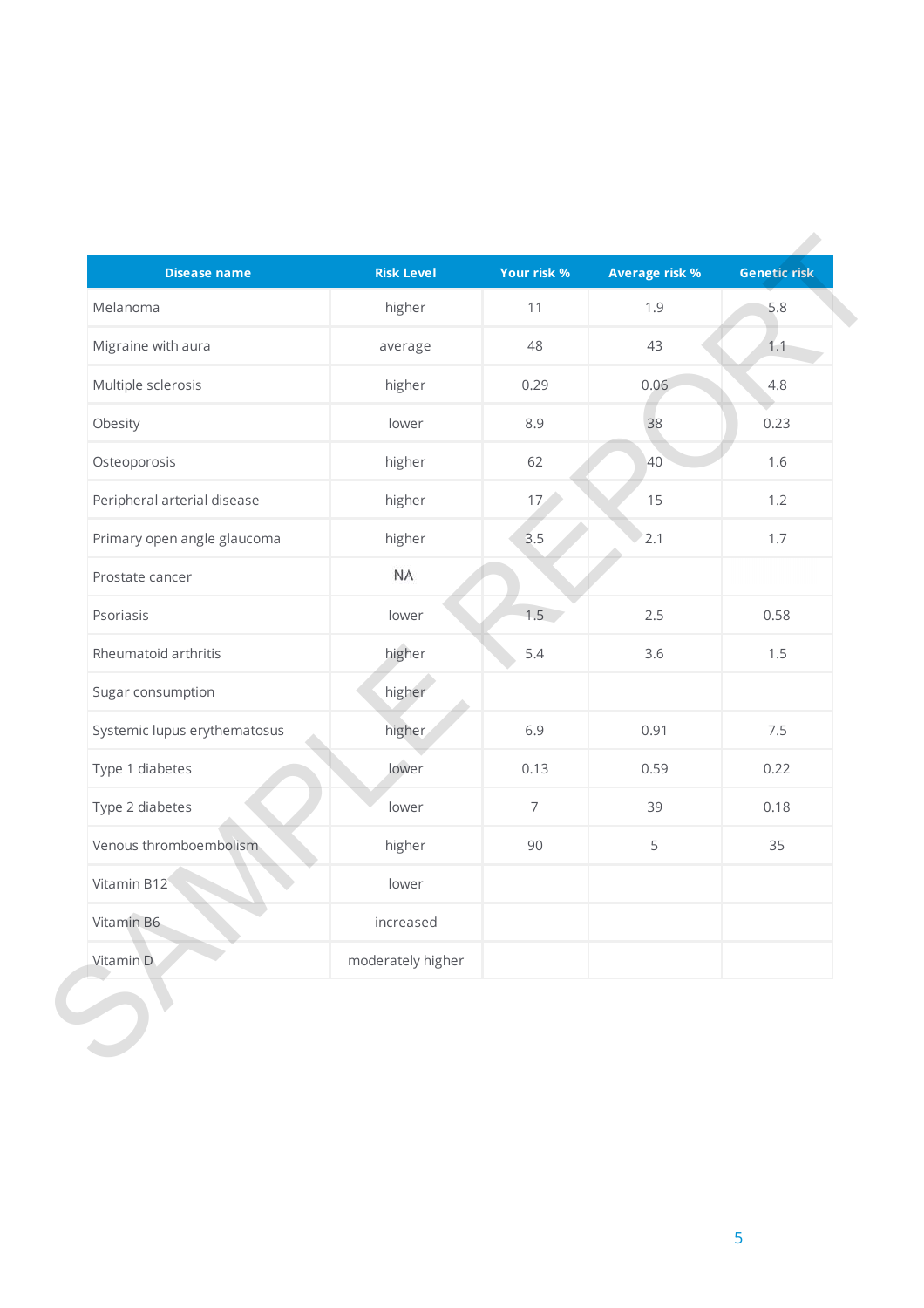# Your test results

### **AUTOIMMUNE DISEASES**



**Psoriasis** The analysis of genetic markers showed that your personal risk of developing psoriasis is 0.6 times lower than the average risk in population. Even though your genetic risk is low, you are advised to:

Your risk:  $\setminus$  **•** Avoid triggers that can lead to the disease, such as stress, smoking and obesity

#### **Rheumatoid Arthritis (RA)**



The analysis of genetic markers showed that your personal risk of developing RA is 1.5 times higher than the average risk in population. To reduce the risk you are strongly recommended to: **AUTOIMMUNE DISEASES**<br> **SCIENCES**<br> **SCIENCES**<br> **SCIENCES**<br> **SCIENCES**<br> **SCIENCES**<br> **SCIENCES**<br> **SCIENCES**<br> **SCIENCES**<br> **SCIENCES**<br> **SCIENCES**<br> **SCIENCES**<br> **SCIENCES**<br> **SCIENCES**<br> **SCIENCES**<br> **SCIENCES**<br> **SCIENCES**<br> **SCIEN** 

- Exercise regularly most days of the week
- Maintain a healthy weight level (BMI under 25)
- Avoid smoking
- Manage your stress
- Have regular physical check-ups

## **Systemic Lupus Erythematosus (SLE)**

The analysis of genetic markers showed that your personal risk of developing SLE is 7.5 times higher than the average risk in population. To reduce the risk, you are strongly recommended to:

- Avoid triggers that can lead to the disease, such as chemical exposure, overexposure to ultraviolet light, infections (parvovirus, hepatitis C), and smoking
- Have regular physical check-ups

# 6.9% Your risk:

Average risk: 0.91%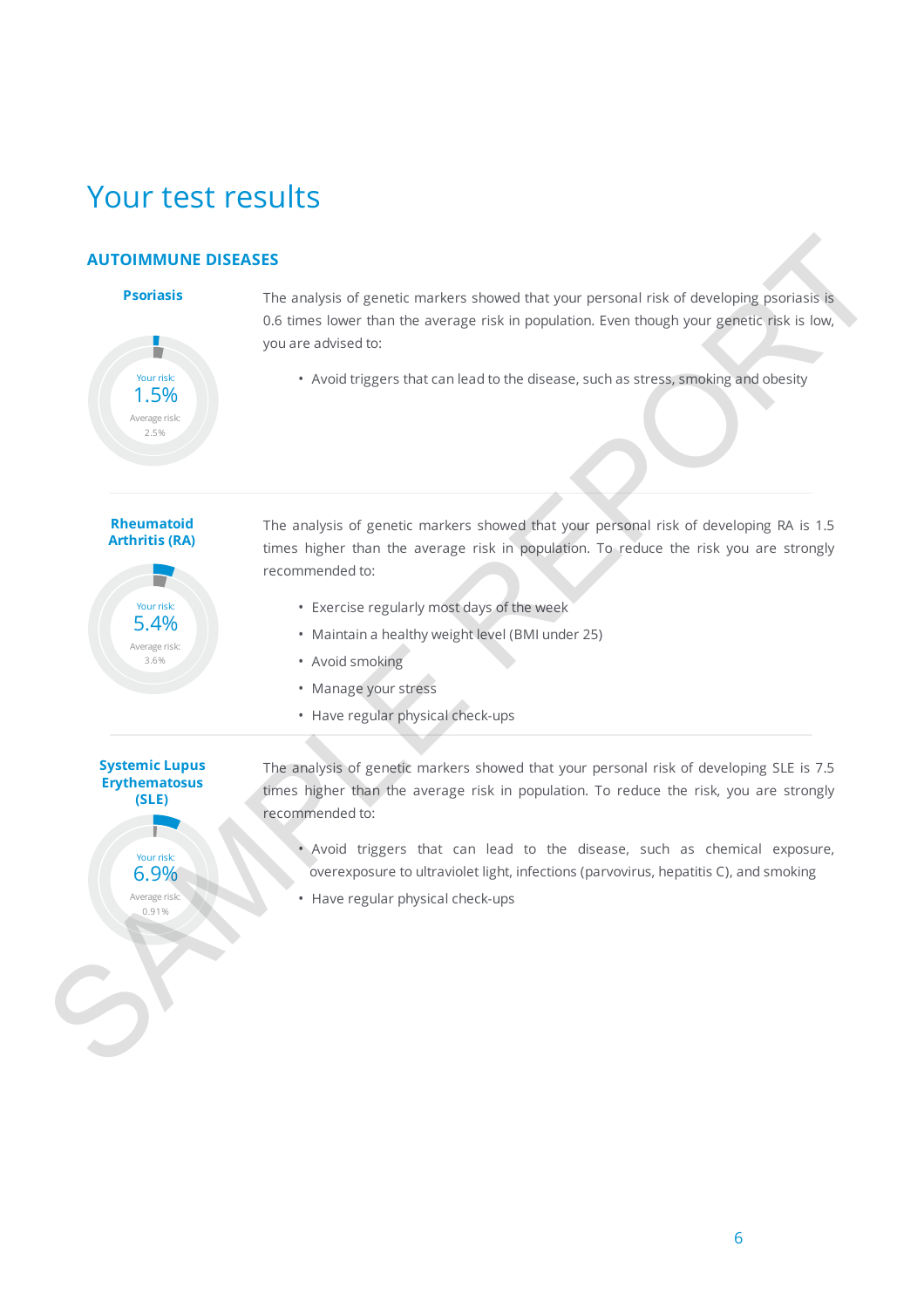#### **EYE DISEASES**

#### **Exfoliation Glaucoma**



The analysis of genetic markers showed that your personal risk of developing exfoliation glaucoma is 0.05 times lower than the average risk in population. Even though your genetic risk is low, you are advised to:

- Keep healthy diet with enough vitamins and nutrients
- Avoid large amounts of caffeine
- Have your vision examined by ophthalmologist regularly

**Primary Open Angle Glaucoma (POAG)** Your risk: 3.5% Average risk: 2.1%

- The analysis of genetic markers showed that your personal risk of developing POAG is 1.7 times higher than the average risk in population. To reduce the risk you are strongly recommended to: EVE DISEASES<br>
Extendibution dialectors = The analysis of generic markers showed that your personal risk of developing existings<br>
glacence is 0.55 sms lower than the average risk in population. Even the ogety your general<br>
	- Keep healthy diet with enough vitamins and nutrients
	- Avoid large amounts of caffeine
	- Drink enough liquids
	- Have your vision examined and intraocular pressure measured according to your doctor's recommendation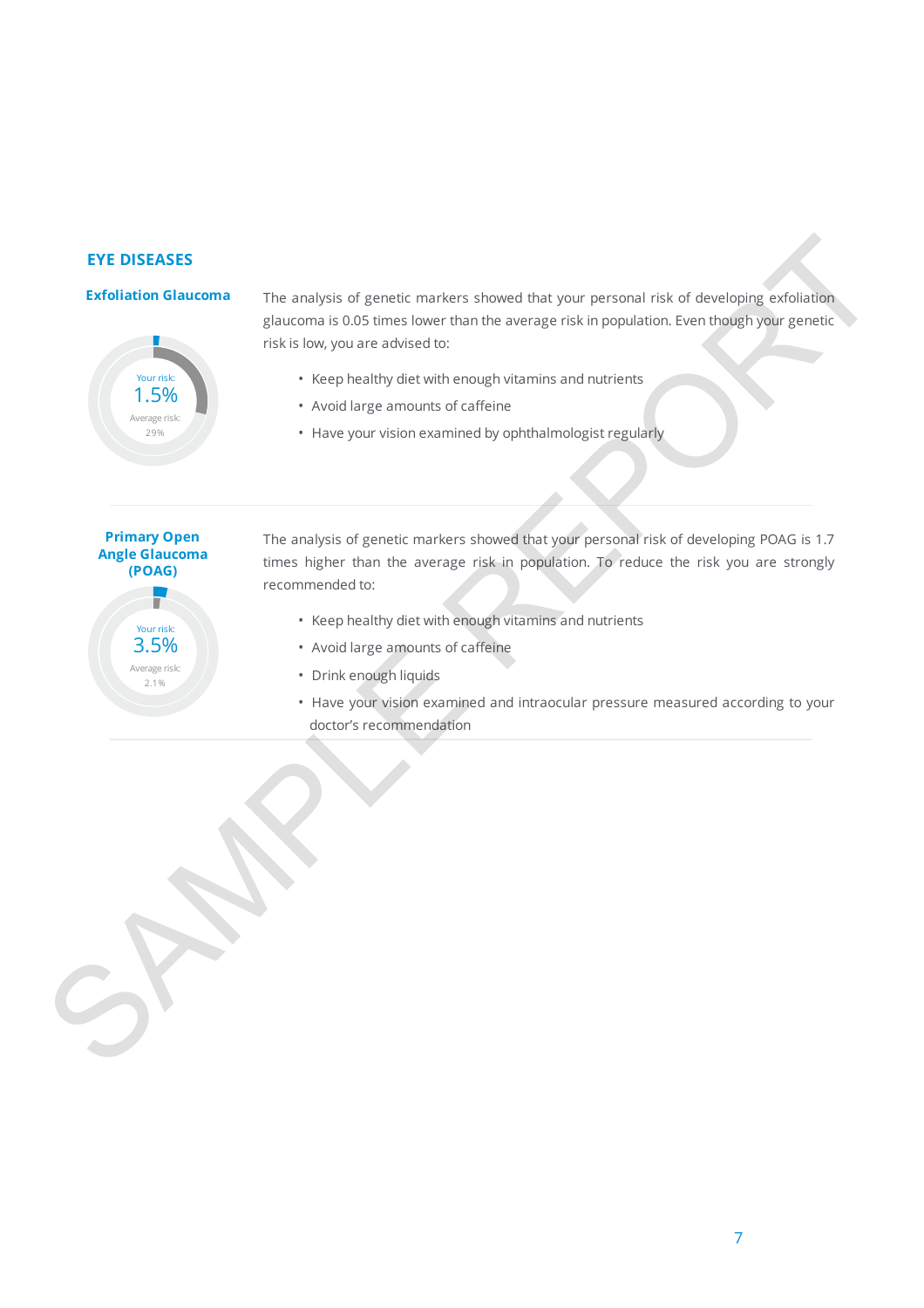#### **CARDIOVASCULAR DISEASES**



The analysis of genetic markers showed that your personal risk of developing AF is 3.3 times higher than the average risk in population. To reduce the risk you are strongly recommended to:

- Eat heart-healthy foods (low in salt, saturated fat, rich in vegetables, fruits and whole grains)
- Do some physical activity every day
- Avoid alcohol use and smoking
- Have regular physical check-ups

#### **Coronary Artery Disease (CAD)**



The analysis of genetic markers showed that your personal risk of developing CAD is 3.2 times higher than the average risk in population. To reduce the risk you are strongly recommended to: CARDIOVASCULAR DISEASES<br>
Artist Platfillation<br>
The analysis of genetic markers showed that your personal risk of developing AR is 3.3<br>
second the artist properties than the exerge risk in population. To reduce the risk yo

- Keep your BMI below 25
- Avoid stress and smoking
- Have regular physical check-ups
- Have your blood tested for cholesterol (LDL, HDL, total cholesterol) and triglycerides level on a regular basis

#### **Intracranial Aneurysm (IA)**

6.3% Average risk: 7%

Your risk:

The analysis of genetic markers showed that your personal risk of developing IA is 0.9 times lower than the average risk in population. Even though you have the average genetic risk, you are advised to:

- Avoid triggers that can lead to the disease, such as smoking, alcohol and drug abuse
- Eat properly and exercise regularly
- Have regular physical check-ups



The analysis of genetic markers showed that your personal risk of developing PAD is 1.2 times higher than the average risk in population. To reduce the risk you are strongly recommended to:

- Avoid active and passive smoking
- Eat a healthy, balanced diet (keep your BMI < 25)
- Do regular daily exercise
- Monitor your cholesterol and blood pressure levels
- Have regular physical check-ups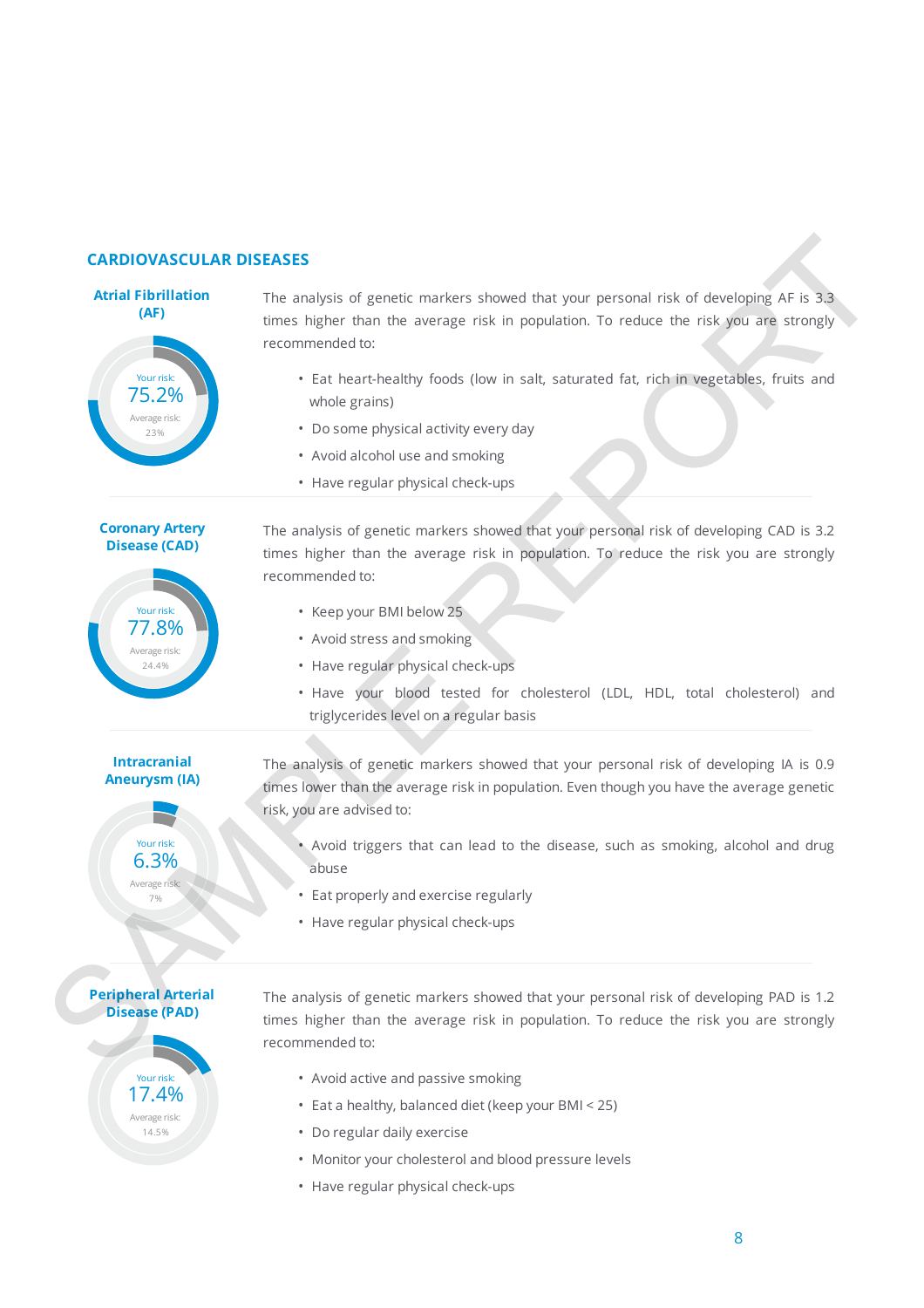

The analysis of genetic markers showed that your personal risk of developing VTE is 35.2 times higher than the average risk in population. To reduce the risk you are strongly recommended to:

- Keep your BMI below 25 and drink enough water
- Avoid smoking
- Do regular moderate exercise
- Consult with your doctor about the need of preventive measures before surgery, during pregnancy and ca 6 weeks period after childbirth

#### **ENDOCRINE, NUTRITIONAL AND METABOLIC DISEASES**

#### **Celiac Disease (CD)**



The analysis of genetic markers showed that your personal risk of developing CD is high. To reduce the risk you are strongly recommended to:

- Avoid triggers that can lead to the disease, such as severe stress, physical injury or infection
- Consult a specialist about following a gluten-free diet



The analysis of genetic markers showed that your personal risk of developing FMassociated diseases is moderately higher than the average risk in population. Detected CT genotype provide ~60% of the expected MTHFR enzyme activity, compared to the most common genotype CC, which explain normal (100%) enzyme activity. To reduce the risk you are recommended to: Thromhomistism<br>
The analysis of genetic markers showed that your personal risk of developing VTE is 32.2<br>
Thromhomistics are ingere than the sweeps risk in population. To reduce the risk you are strongly<br>  $\begin{array}{r}\n\text{Example 23$ 

- Limit methionine-rich food (brazil nuts, meat, cheese)
- Eat food rich in vitamin B complex
- Consult your doctor about additional folic acid intake

**Gallstone Disease (GSD)**



The analysis of genetic markers showed that your personal risk of developing GSD is 0.8 times lower than the average risk in population. Even though your genetic risk is low, you are advised to:

- Drink enough water
- Avoid high saturated fat consumption and excessive dietary fiber intake
- If you plan to lose weight, do it slowly (no more than 2 pounds (0,5-1 kg) per week)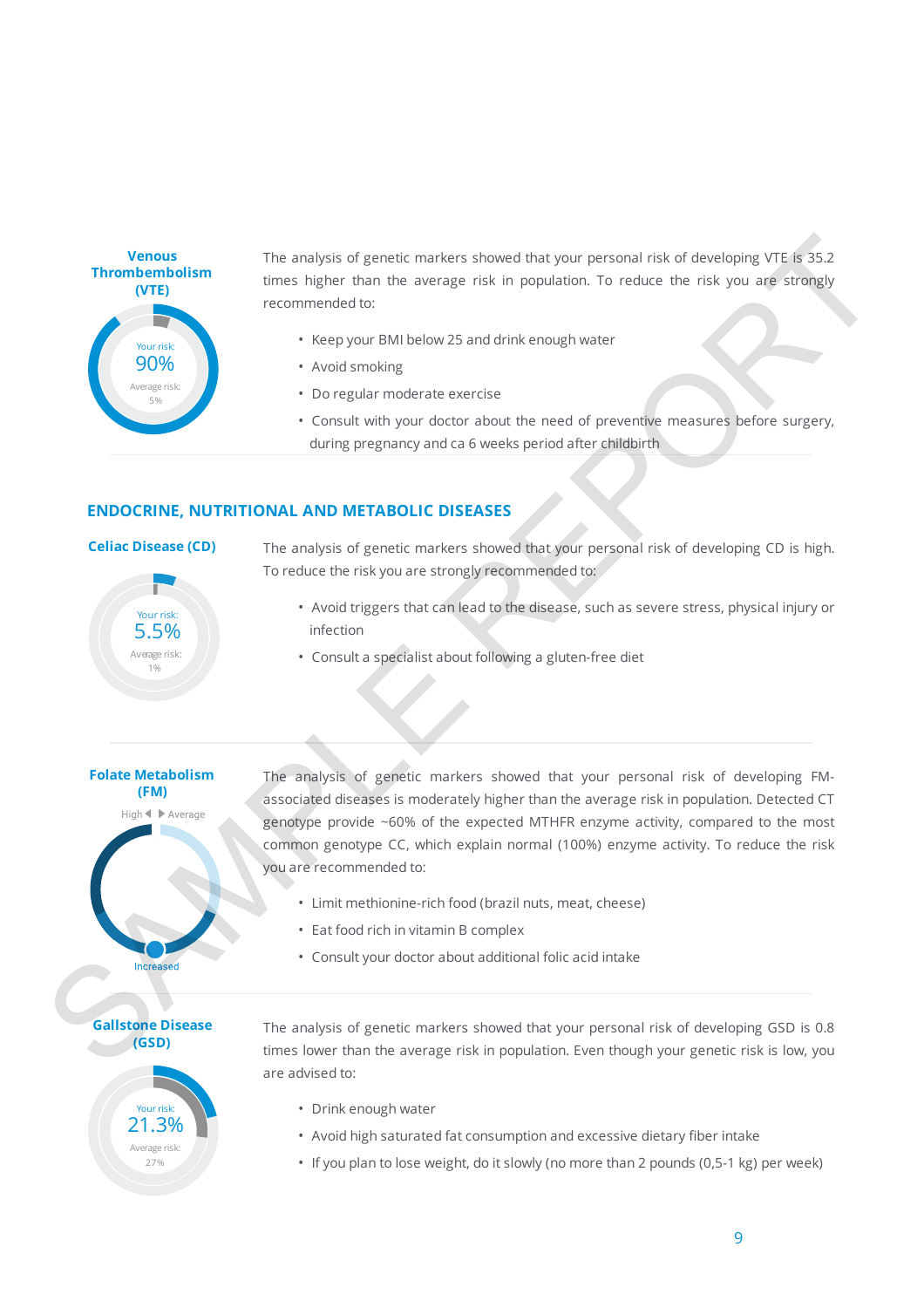**Graves' Disease (GD)** Your risk: Average risk: 1.2% 8%

**Higher Sugar Consumption**

**Lactose Intolerance (LI)**

The analysis of genetic markers showed that your personal risk of developing GD is 7 times higher than the average risk in population. To reduce the risk you are strongly recommended to:

- Avoid triggers that can lead to the disease, such as smoking and stress
- Check your thyroid hormone levels regularly

The analysis of genetic markers showed that your genotype indicates a higher consumption of sweet food products. To limit over-consumption of sweet food products you are recommended to: Graves' Disease<br>
(GR) mean anysis of generic markers showed that you personal risk of developing CD is a finite series the properties are version in the overage instead to the disease, such as simpleges and series of the s

- Avoid ready-made sweet food products
- Replace sweetened products with products made from natural ingredients
- Avoid consuming soft drinks, sweetened canned juice, vitamin water drinks and energy drinks

The analysis of genetic markers showed that your personal risk of developing adult-type LI is high. To minimize clinical symptoms, you are strongly advised to:

- Follow a lactose-restricted diet
- Be consistent in following dietary advice from your doctor/nutritionist

8.9% Average risk: 38%

Your risk:

**Obesity** The analysis of genetic markers showed that your personal risk of developing obesity is 0.2 times lower than the average risk in population. Even though your genetic risk is low, you are advised to:

- Eat fresh and healthy food
- Avoid fast food
- Do at least 30 min of regular physical exercise daily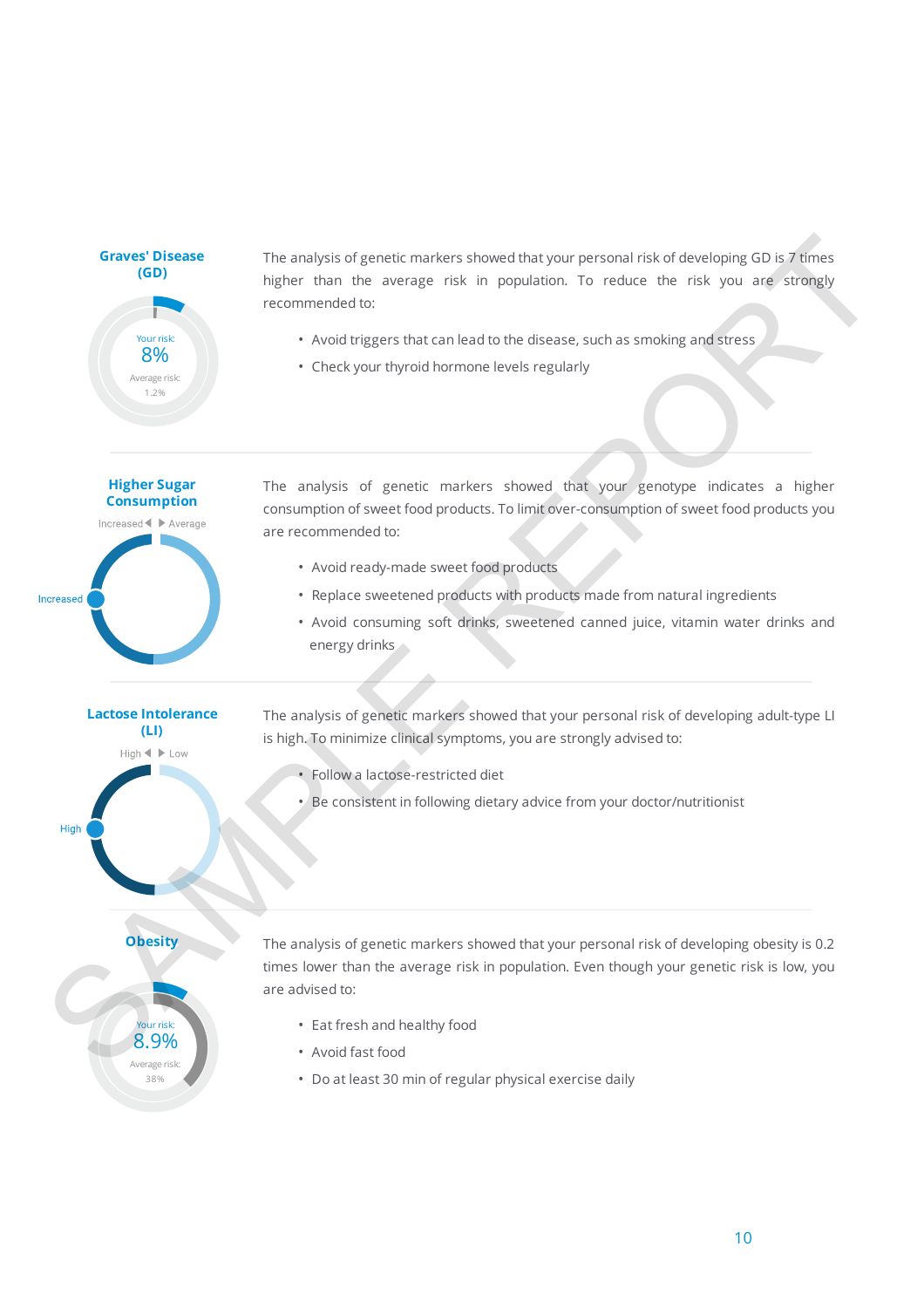**Type 1 Diabetes (T1D)**



The analysis of genetic markers showed that your personal risk of developing T1D is 0.2 times lower than the average risk in population. Even though your genetic risk is low, you are advised to:

Your risk: • Ensure pre- and probiotic intake in your diet to maintain normal microbiota

**Type 2 Diabetes (T2D)**



The analysis of genetic markers showed that your personal risk of developing T2D is 0.2 times lower than the average risk in population. Even though your genetic risk is low, you are advised to: Type 1 biabetes The analysis of genetic markers showed that your personal risk of eveloping TID is 0.2<br>
THE annexe team reaches entity in population, then the angle and problem and the second team and the control of the c

- Keep your BMI below 25
- Follow healthy diet
- Do at least 30 to 60 min of daily physical activity

## **Vitamin B12 metabolism**

The analysis of genetic markers showed that your personal risk of developing vitamin B12 deficiency is lower than the average risk in population. Even though your genetic risk is low, you are advised to:

- Ensure a vitamin B12-rich diet (or use supplement if vegan)
- Avoid smoking and consume alcohol in moderation
- Limit caffeine intake

#### **Vitamin B6 metabolism**



The analysis of genetic markers showed that your personal risk of developing vitamin B6 deficiency is higher than the average risk in population. To reduce the risk you are strongly recommended to:

- Ensure your diet is rich in vitamin B6
- Avoid smoking and consume alcohol in moderation
- Limit caffeine intake
- Consult your doctor about monitoring vitamin B6 levels and adequate intake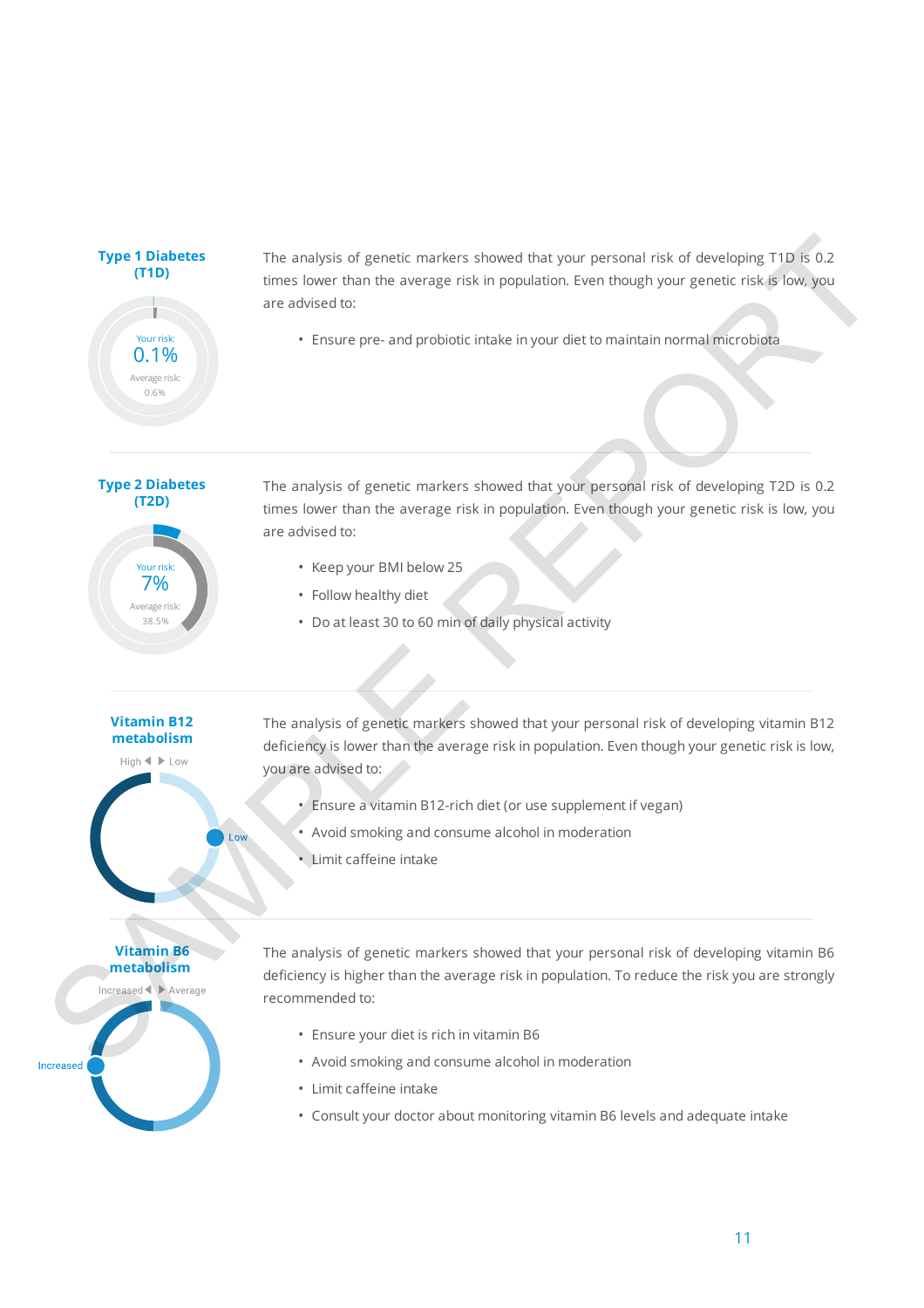

The analysis of genetic markers showed that your personal risk of developing vitamin D deficiency is moderately higher than the average risk in the population. To reduce the risk you are recommended to:

- Eat vitamin D rich food (eggs, oily fish, yoghurt)
- Ensure sufficient exposure to sunlight (to face and arms for 30 min/daily)
- Check your vitamin D levels regularly
- Ask your doctor about your vitamin D intake

| Your risk:<br>38%    |
|----------------------|
| Average risk:<br>20% |

**Alzheimer Disease (AD)**

#### **NEUROLOGICAL DISEASES**

The analysis of genetic markers showed that your personal risk of developing AD is 1.9 times higher than the average risk in population. To reduce the risk you are strongly recommended to: When the analysis of generic matters showed that your persons risk of developing vision in the second of the second properties in the second arms the 30 minutially,<br>
SAMPLE REPORT IS moderated to the second arms the 30 mi

- Ensure regular daily exercise and eat properly
- Avoid smoking
- Get enough decent sleep
- Keep active and mentally stimulated
- Have regular physical check-ups

## **Migraine with aura (MA)**

rage ris 43%

Your risk:

The analysis of genetic markers showed that your personal risk of developing MA corresponds to the average risk in population. Even though you have the average genetic risk, you are advised to:

• Avoid triggers that can lead to the disease, such as smoking, alcohol, stress, **48% anxiety, lack of food and sleep** 

#### **Multiple Sclerosis (MS)**

0.29% Average risk: 0.1%

Your risk:

The analysis of genetic markers showed that your personal risk of developing MS is 4.8 times higher than the average risk in population. To reduce the risk you are strongly recommended to:

- Avoid triggers that can lead to this disease, such as smoking
- Relieve stress
- Eat a balanced diet and exercise regularly
- Avoid overexposure to sunlight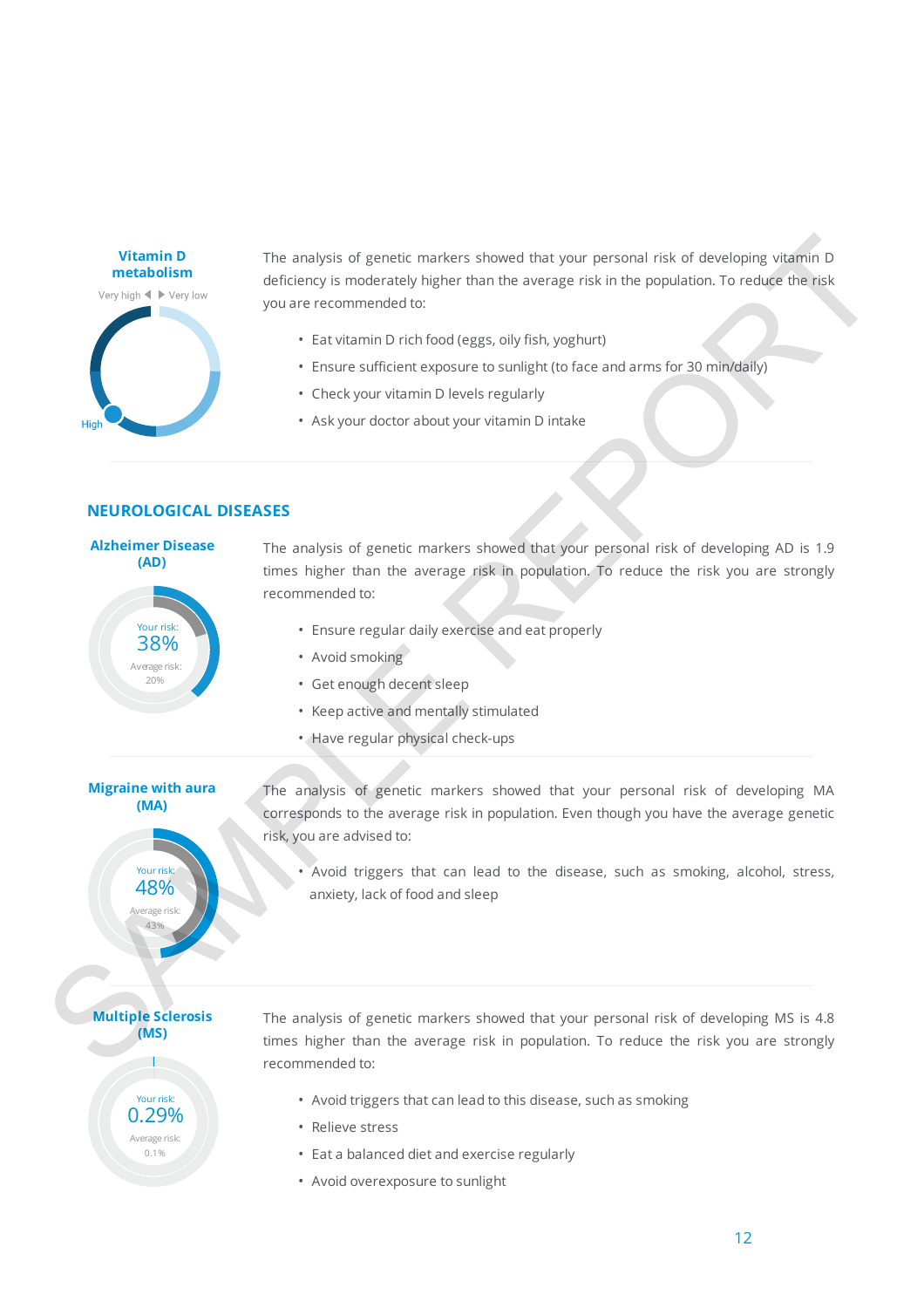#### **ONCOLOGICAL DISEASES**

## **Basal Cell Carcinoma (BCC)** Your risk: Average risk: 23% 20.6%

The analysis of genetic markers showed that your personal risk of developing BCC is 0.9 times lower than the average risk in population. Even though your genetic risk is low, you are advised to:

- Use at least SPF 15 suncream
- Avoid tanning lamps and beds
- Check your skin regularly, and consult your doctor about changes

#### **Bladder Cancer**



The analysis of genetic markers showed that your personal risk of developing bladder cancer is 1.7 times higher than the average risk in population. To reduce the risk you are strongly recommended to:

- Avoid active and passive smoking
- Avoid chemical exposure
- Drink water throughout the day
- Keep an eye on your urination
- Have regular physical check-ups



**Breast cancer** The analysis of genetic markers showed that your personal risk of developing breast cancer is 10 times higher than the average risk in population. To reduce the risk you are strongly recommended to: **EXAMPLE REPORT THE SAMPLE CONSULTER CONSULTER CONSULTER CONSULTER CONSULTER CONSULTER CONSULTER CONSULTER CONSULTER CONSULTER CONSULTER CONSULTER CONSULTER CONSULTER CONSULTER CONSULTER CONSULTER CONSULTER CONSULTER CONS** 

- Do regular exercise most days of the week
- Eat a healthy diet and drink alcohol in moderation, if at all
- Give yourself regular breast exams
- Have regular breast exams and screening
- Limit postmenopausal hormone therapy



The analysis of genetic markers showed that your personal risk of developing CC is 2.8 times higher than the average risk in population. To reduce the risk you are strongly recommended to:

- Eat a healthy diet
- Avoid smoking and alcohol
- Exercise most days of the week
- Have your health check-ups performed regularly and in case of family history of CC, start regular screening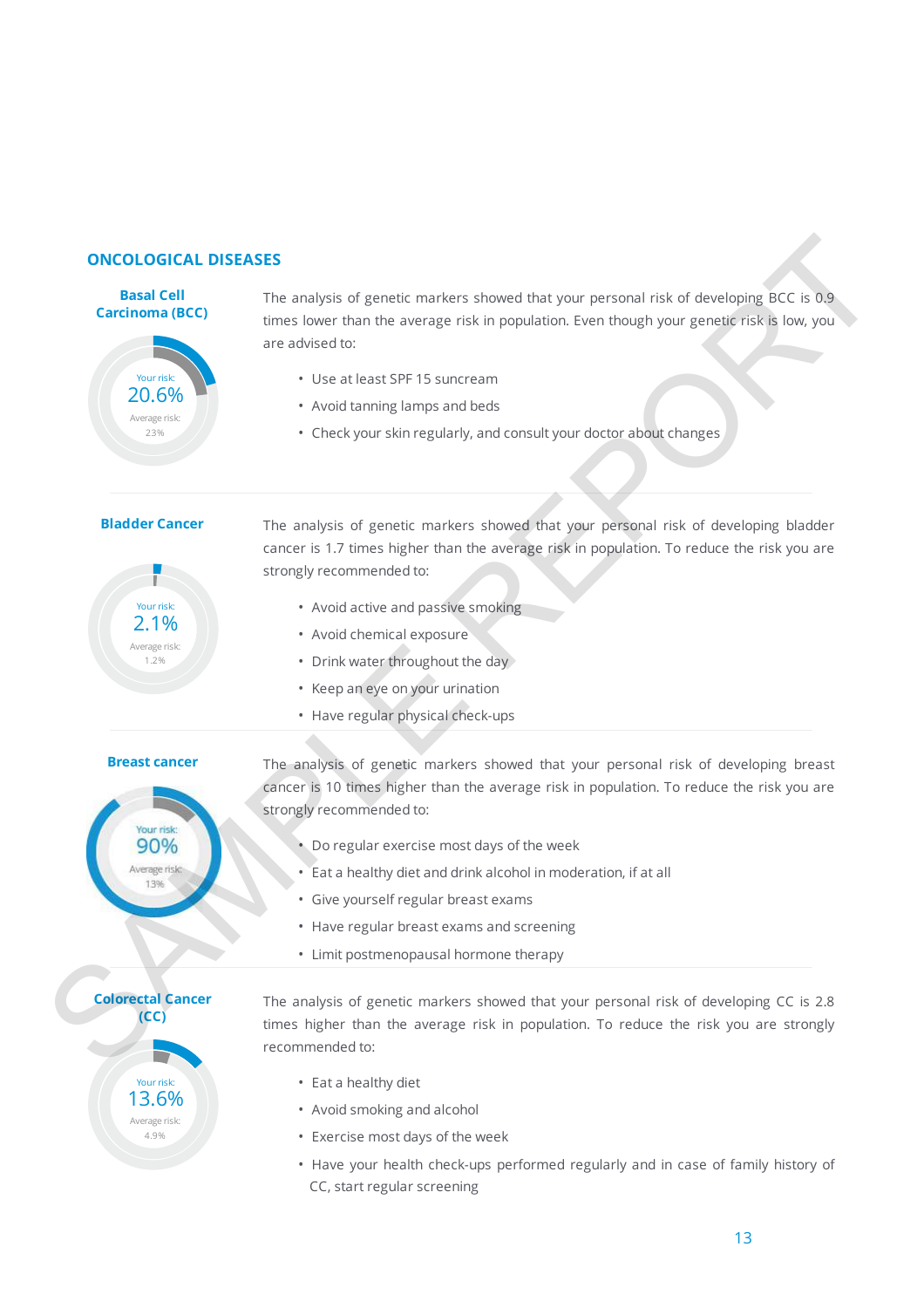

**Gastric Cancer (GC)** The analysis of genetic markers showed that your personal risk of developing GC corresponds to the average risk in population. Even though you have the average genetic risk, you are advised to: Gastric Cancer (GC) The analysis of garetic markers showed that your personal risk of developing CC<br>
corresponds to the svenge risk in population. Leen though you have the svenge genest<br>
This you are added to smoothed foo

- Reduce salted, pickled or smoked food in your diet
- Eat a wide variety of vegetables and fruits
- Avoid smoking

**Lung Cancer (LC)**



The analysis of genetic markers showed that your personal risk of developing LC is 0.9 times lower than the average risk in population. Even though your genetic risk is low, you are advised to:

- Avoid triggers that can lead to the disease, such as smoking and exposure to other chemicals (arsenic, asbestos, silica)
- Test your home for radon
- Ensure healthy diet rich in vegetables and fruits

10.9% Average risk: 1.9% Your risk:

**Prostate Cancer (PC)**

> 0% Average risk: 0%

Your risk:

**Melanoma** The analysis of genetic markers showed that your personal risk of developing melanoma is 5.8 times higher than the average risk in population. To reduce the risk you are strongly recommended to:

- Use at least SPF 15 sunscreen
- Avoid tanning lamps and beds
- Check your skin regularly, consult your doctor about changes
- Have regular physical check-ups

The analysis of genetic markers showed that your personal risk of developing PC is 1.8 times higher than the average risk in population. To reduce the risk you are strongly recommended to:

- Exercise regularly most days of the week
- Eat a diet rich in vegetables and fruits
- Add foods containing phytoestrogens to your diet (tofu, soymilk, soybeans)
- Have regular physical check-ups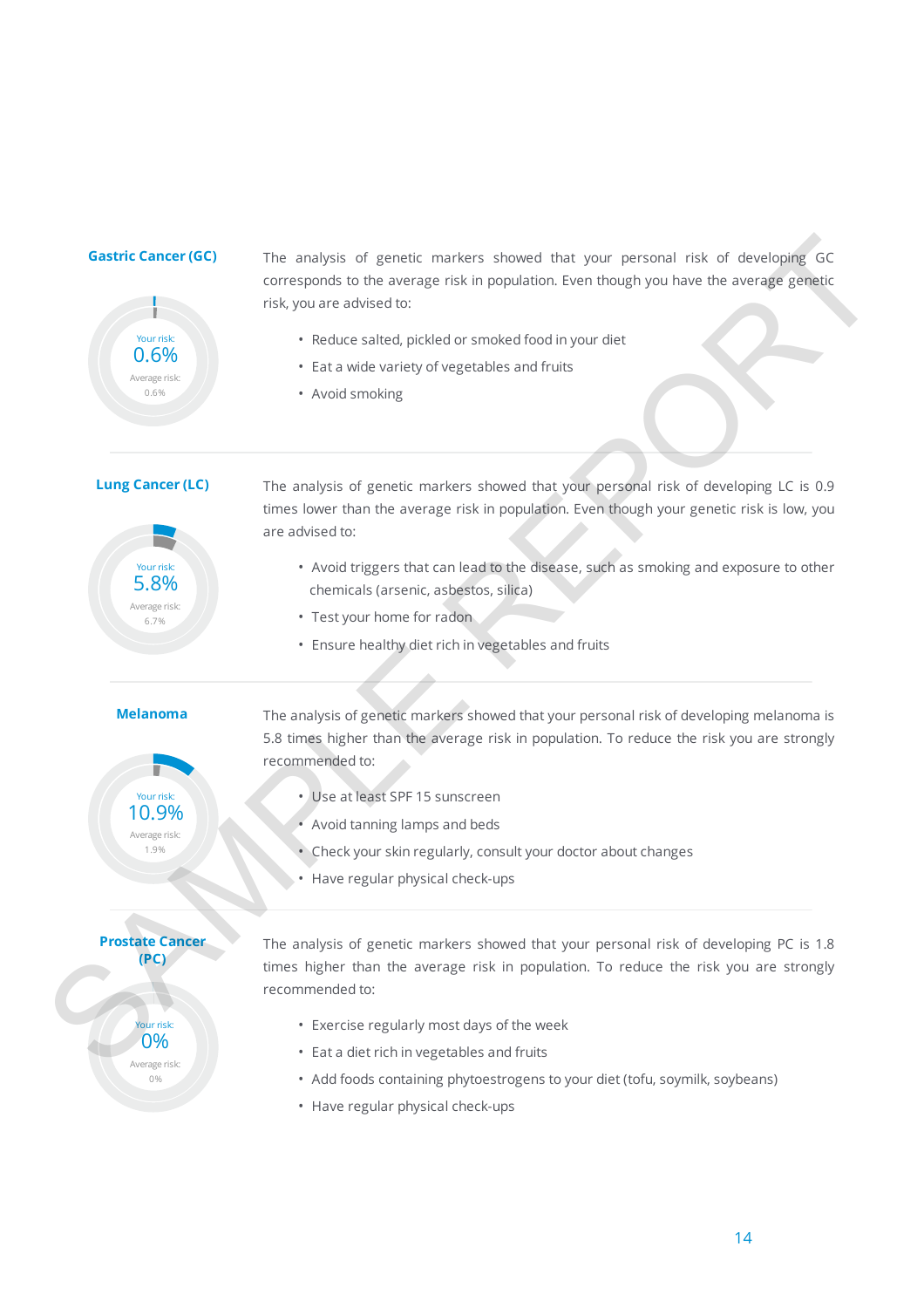#### **OTHER CONDITIONS**



**Osteoporosis** The analysis of genetic markers showed that your personal risk of developing osteoporosis is 1.6 times higher than the average risk in population. To reduce the risk you are strongly recommended to:

- Exercise regularly
- Include foods rich in calcium and vitamin D in your diet
- Avoid smoking and alcohol
- Consult your doctor about the measurement of your BMD

#### **Male Pattern Baldness (MPB)**



The analysis of genetic markers showed that your personal risk of developing MPB is 0.4 times lower than the average risk in population. Even though your genetic risk is low, you are advised to: OTHER CONDITIONS<br>
The analysis of genetic marters showed that your personal risk of developing subsequends<br>
stormerized to:<br>
second stress the properties and accred<br>
CDV (Consul your docter during and accred<br>
... Avoid sim

- Avoid stress
- Ensure sufficient dietary nutrient intake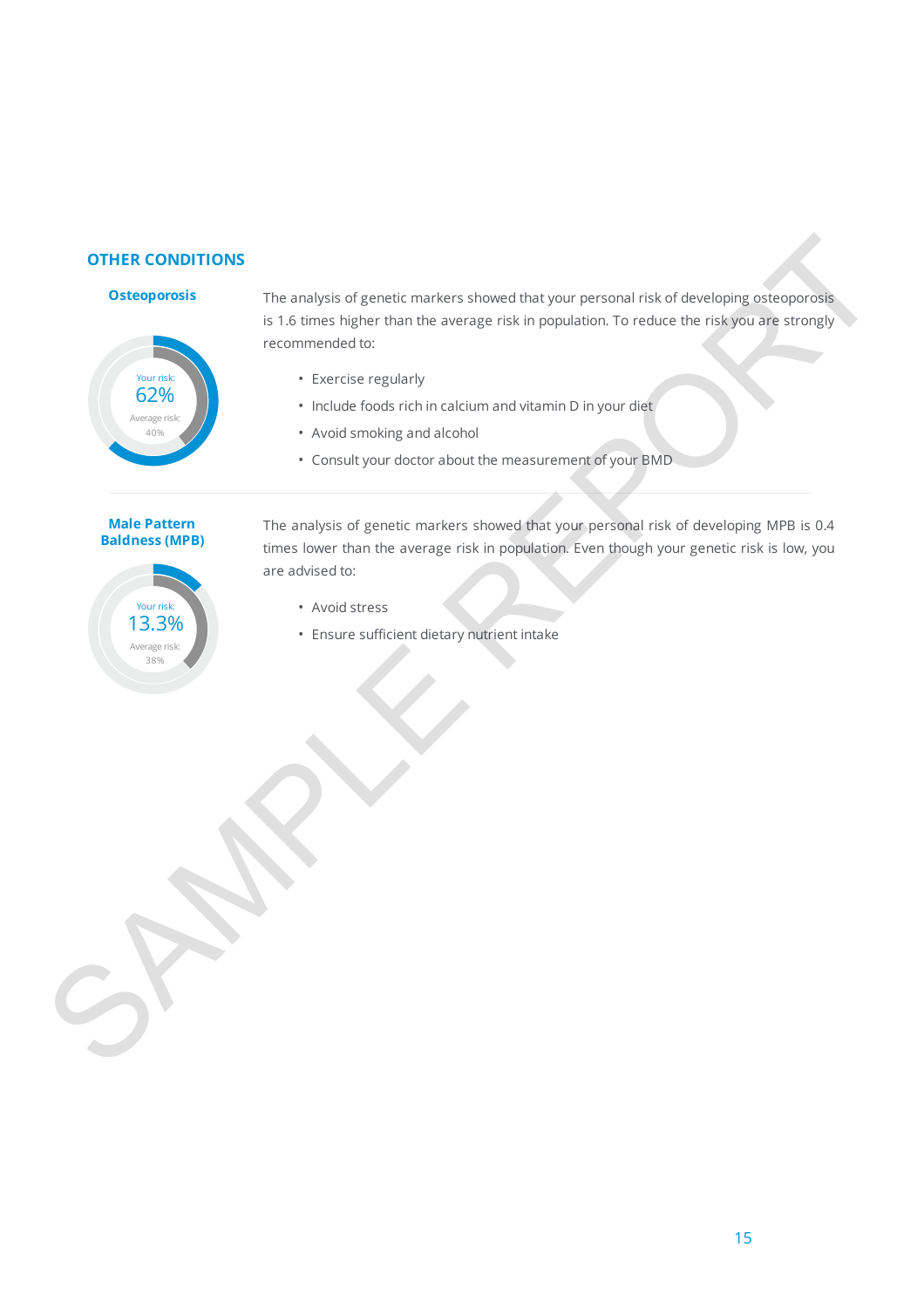## Overview of the Diseases

Alzheimer disease (AD) is the most common cause (70%) of dementia worldwide, characterized by a progressive decline in cognitive function, such as memory loss and changes in behavior. It is a chronic disease with progressive degeneration of brain cells and cell connections, causing a deterioration in mental function. The incidence rate for AD in European and American populations increases exponentially with age, especially at 70-80 years of age. AD is classified into early onset (65 years) accounting for >95% of all cases. Late onset heritability is 33% and affects men and women equally. Although current treatment of AD with medications can't stop the disease's progression, it helps lessen symptoms for a limited time. Creating a supportive environment for a person with AD is important. Although distance (AD) is the most common cause (70%). Various explorementions and the from the most common cause of distance and distance and distance and distance and distance and the most common cause of the most conce

AD risk factors: Older age / Family history / Gender (female) / Hemorrhagic and large ischemic cortical infarcts / White matter infarcts / Traumatic brain injury / Hypertension / T2D / Elevated cholesterol level and dyslipidemia / Metabolic syndrome / Smoking / Lack of exercise / Social inactiveness and low mental activity.

Atrial fibrillation (AF) is the most common cardiac arrhythmia, characterized by absence of coordinated atrial contractions. In the case of AF, the heart rate rises to 180 beats (normal rate 60-80) per minute, lasting from seconds to days. Symptoms include shortness of breath and weakness. AF affects nearly 1% of population, prevalence is 1.5 times higher among men. AF in the general population is heritable. For treatment, electrical cardioversion or anti-arrhythmic medications are used. If the medications are not working, catheter or surgical procedures are applied.

AF Risk factors: Older age / High blood pressure / Coronary heart disease / Heart failure / Rheumatic heart disease / Myocardial infarction / Heart valve defects / Pericarditis / Congenital heart defects / Hyperthyroidism, sleep apnea, metabolic syndrome, chronic kidney and lung diseases / Alcohol use / Obesity / Family history.

Basal cell carcinoma (BCC), the most common type of skin cancer, is characterized by slow growth, localization and very rare metastatic rate, less than 0.1%.

Various epidemiological studies have found sun exposure as the main environmental trigger of BCC. Incidence rate of BCC is higher in places with increased sun exposure level, e.g. equator and northern territories of Australia. Sun exposure (UV light) is associated with cancer due the ability of UV radiation to induce direct mutations of DNA. According to the population-based analyses, estimated genetic factors account for 7.7%. Mortality of BCC is low, but the malignancy of disorder is associated with lifetime healthcare costs. Treatment depends of the size, type, depth and location of the cancer and may include freezing, surgery, cryotherapy, chemotherapy, radiation therapy, photodynamic therapy etc.

BCC risk factors: Excessive sun exposure / Tanning devices / Fair skin, light hair and eye color / Older age / Viral infections / Immunosuppression / Psoriasis treated with psoralen + UVA Radiotherapy.

Bladder cancer affects people mostly after the age of 40; the median age at diagnosis is 73 years. The disorder occurs 3-4 times more often in men than in women. Estimated heritability for bladder cancer is 31%. Bladder cancer can be characterized by non-muscle invasive lesions (60%) and aggressive muscle-invasive lesions (40%) that are mostly associated with high mortality rate. There are few symptoms to detect this disorder: increased frequency of urination, pain or burring during urination, blood in the urine, and being unable to urinate. The efficacy of treatment depends on the clinical stage and associated risk factors. Treatment options may include surgery, immunotherapy, chemotherapy and radiation therapy.

Bladder cancer risk factors: Smoking / Gender (male) / Ethnicity (Caucasian) / Environmental toxins (arsenic, aromatic amines) / Previous cancer treatment (cyclophosphamide) / Certain diabetes medications (pioglitazone, metformin) / Chronic bladder inflammation / Family history of Lynch syndrome.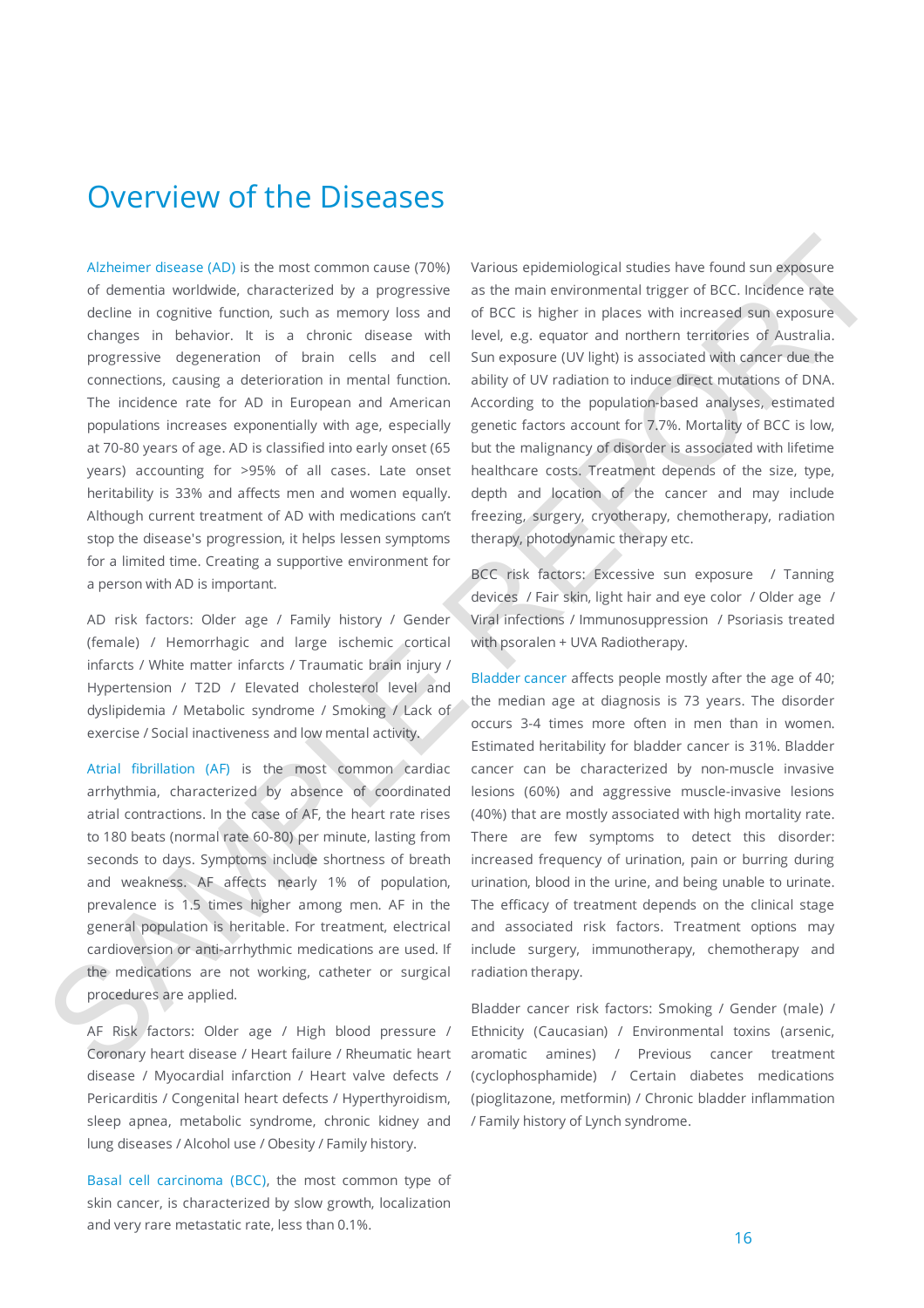Breast cancer is one of the most frequently diagnosed cancers in women. The disorder affects both males and females, but the incidence in males is 100 times lower. The estimated heritability of breast cancer varies from 5% to 10%. Although breast cancer has been studied extensively over the recent years, there is little known about the exact causes of this disorder, although they are most likely complex interactions between genetic makeup and environmental factors. There are many options for breast cancer treatment, depending on the type and stage of cancer and overall health condition. Treatment may involve surgery, chemotherapy, hormonal therapy and radiation.

Breast cancer risk factors: Gender (female) / Older age / Family history / Inherited known mutations in genes BRCA1 and BRCA2 / Obesity / Menopausal hormone therapy / Having no children or first child over the age of 35 / Radiation exposure to the chest / Alcohol intake / Smoking / Beginning menopause at an older age / Beginning menstruation before 12 years.

Celiac Disease (CD) is chronic systemic autoimmune disease with a very strong genetic component. The heritability of CD is estimated to be 31%. Intake of gluten (protein found in wheat, rye and barley) for people with CD causes damage in the small intestine and nutrients are not properly absorbed. In general, it is estimated that 1% of general population has CD, with a rate twice as high in females. Recent studies have shown the role of the human microbiome in formation of this disease. CD may be triggered by severe stress, physical injury and infection. Adult occurrences of CD are more common than pediatric cases. The typical symptoms in children appear at age under 2 years with malabsorption and poor growth. A gluten-free diet is the only available and effective CD treatment. For severe small intestine damage, medication may be prescribed. Breast cancer is one of the most frequently diagroosed. Colorectic Lancer (CC), also known as color cancer, fourthermore in the case of the most controller cancer in the case of the most cancer in most cancer in most canc

CD risk factors: 1st and 2nd degree relative with celiac disease / Type 1 diabetes / Down syndrome or Turner syndrome / Autoimmune thyroid disease / Liver diseases / Rheumatoid arthritis.

Colorectal cancer (CC), also known as colon cancer, occurs when cancer cells form in the tissue of colon. CC is one of a major causes of mortality worldwide, accounting for 9% of all cancer incidences. It affects men and women equally and is mainly a disease of developed countries. The estimated heritability of CC is 65%. CC survival chance is highly dependent on the stage of diagnosis. CC mostly begins with formulation of noncancerous clumps of cells, called adenomatous polyps, which may turn to cancer during the latency period. Polyps treatment is one of the most important CC preventions. CC has a lot of environmental risks that can be regulated, helping to prevent cancer.

CC risk factors: Older age / Adenomatous polyps / Family history / Inherited syndromes (Lynch syndrome, familial adenomatous polyposis) / Inflammatory bowel disease (Crohn disease and colitis) / Race (African-Americans) / Diet high in fat and red meat, low in fiber / Obesity / Smoking / Alcohol abuse.

Coronary artery disease (CAD) is a group of diseases such as stable and unstable angina, myocardial infarction and arteriosclerosis. CAD is the main cause of death and disability worldwide and represents a complex disease with both genetic and environmental determinants. CAD is a result of plaque buildup in a person's arteries blocking blood flow that transports oxygen and vital nutrients necessary for proper functioning of the heart. Heritability factors for CAD risk account for 30–60% of the interindividual variation. Prevention of CAD involves a combination of lifestyle factors and physiological parameters, often combined with medications. In case of treatment medications play a central role in reducing mortality in patients with CAD.

CAD risk factors: Older age / Gender (male) / Smoking / Diabetes status / Angina or heart attack in a 1st degree relative < 60 / Chronic kidney disease / Atrial fibrillation / Blood pressure treatment / Rheumatoid arthritis / HDL level / BMI.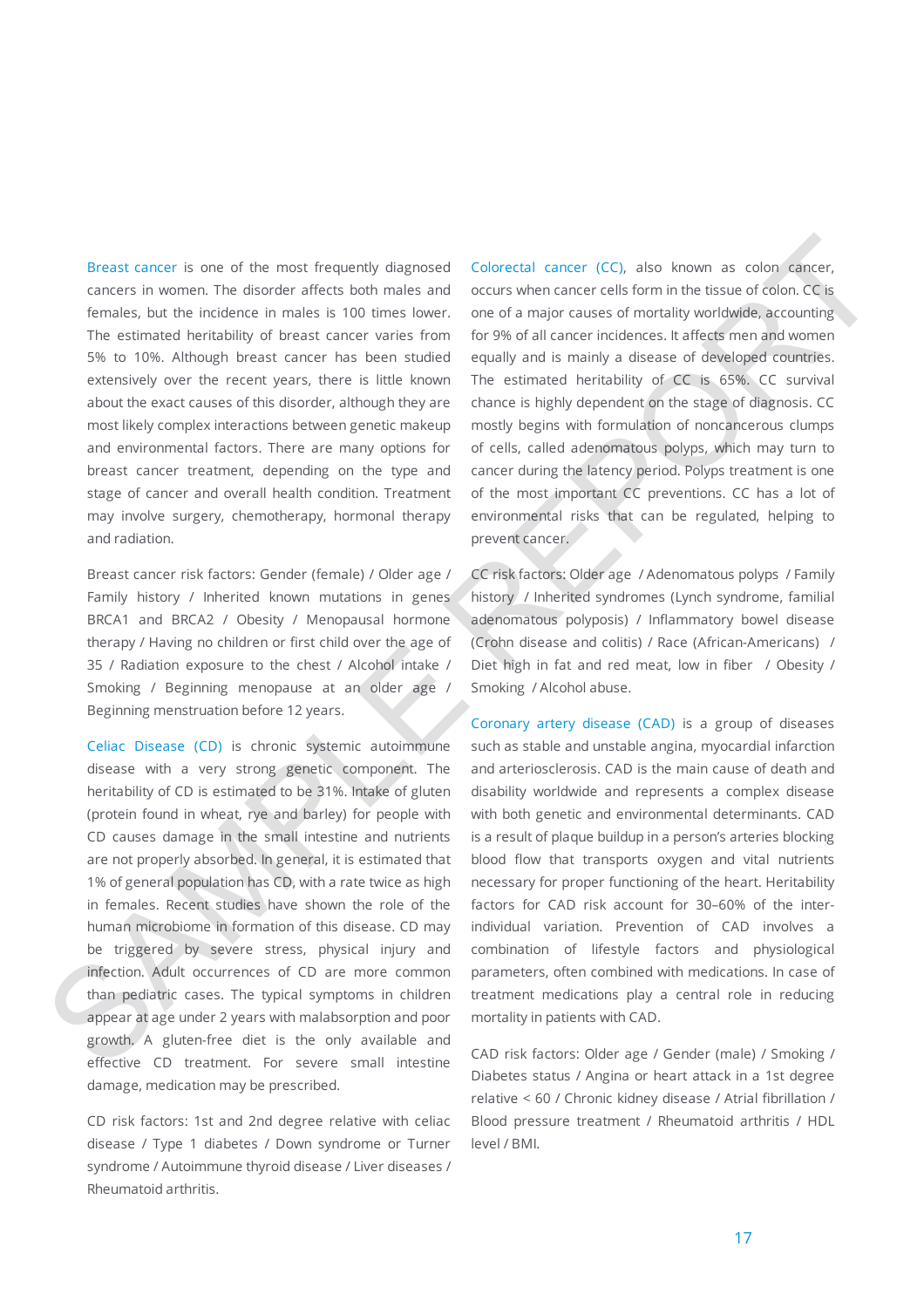Exfoliation glaucoma disease occurs in eyes with exfoliation syndrome (XFS). XFS is a disease in which the abnormal deposition of fibrillar extracellular material occurs in many ocular tissues. Patients with XFS have an increased risk of developing an additional angle-closure glaucoma. Exfoliation glaucoma caused by XFS has a worse prognosis compared to primary glaucoma and requires more serious clinical treatment. Exfoliation glaucoma occurs worldwide and is strongly associated with elevated intraocular blood pressure and age. The highest prevalence is in the age group 70 and over. Recent studies have shown that glaucomas and XFS are often aspects of systemic conditions rather than isolated eye diseases. Topical medications for treatment tend to be less effective, laser therapy is frequently used. If adequate control is still not achieved, a guarded filtration may be performed. Estrainante glaucone disease occurs in eyes with the most frequent health predients, affecting 10-15% as elections of the most including (MES). As discussions in the absolution (MES), and including (MES), and the most con

Exfoliation glaucoma risk factors: Older age / Elevated intraocular pressure / Northern European ethnicities / Family history of glaucoma / Type 2 diabetes Hypothyroidism / Corticosteroids use.

Folate (vitamin B9) plays an important role in DNA synthesis. Disturbed folate metabolism (FM) is implicated in many different diseases, including congenital birth defects, late pregnancy complications, Down syndrome, psychiatric disorders, osteoporosis and cancer. Folate is an important nutrient for a healthy pregnancy. Population-based studies in Caucasians have estimated 17% heritability effect for folate metabolism. The recommended daily intake is 400 microgram (mcg) and up to 600 microgram (mcg) for women who are pregnant or planning a pregnancy. The primary dietary source of folate are green vegetables, beans and liver.

FM disorder risk factors: Family history.

Gallstone disease (GSD) is caused by crystallized and hardened bile components in the gallbladder leading to gallstones. 80% of gallstones are made of cholesterol and the other 20% of calcium salts and bilirubin. GSD is one of

the most frequent health problems, affecting 10–15% of the adults. GSD has been rare in childhood, but has become increasingly recognized with the prevalence of obesity in late teenager years. GSD is detected by abdominal ultrasound. Gallstones should be treated only if they cause symptoms. 80% of people with gallstones do not have any pain at all. Common symptoms are abdominal pain, fever, nausea or vomiting, clay-colored stools, a yellowish tint in skin or eyes. Treatment options include laparoscopic gallbladder removal and medications to dissolve the gallstones.

GSD risk factors: Gender (female) / Age (60 or older) / Ethnicity (Northern Europeans, American Indians) / Pregnancy / Family history / Certain cholesterol medications / Overweight or obesity / Rapid weight loss / High fat or cholesterol diet / Excessive dietary fiber intake / Diabetes.

Gastric cancer (GC) is the fifth most common cancer worldwide and is more common in Asia, South America and Eastern Europe. The disorder occurs up to 2.5 times more often in men than in women. GC is rarely found in patients younger than 40 years. Most GCs occur sporadically, whereas 8% to 10% has an inherited familial component. GC often produces no specific symptoms and therefore diagnosis is often delayed. Patients may exhibit anorexia and weight loss (95%) as well as abdominal pain that is vague and insidious in nature. GC is highly preventable by avoiding smoking and keeping a healthy lifestyle. Treatment depends on the stage of GC and overall health condition and may include surgery, radiation therapy, chemotherapy and targeted drugs.

GC risk factors: Older age / Gender (male) / Helicobacter pylori infections / Diet high in salted, pickled or smoked food / Eating foods contaminated with aflatoxin fungus / Type A blood / Pernicious anemia / Family history / Smoking / Obesity / Lynch syndrome / Asbestos exposure.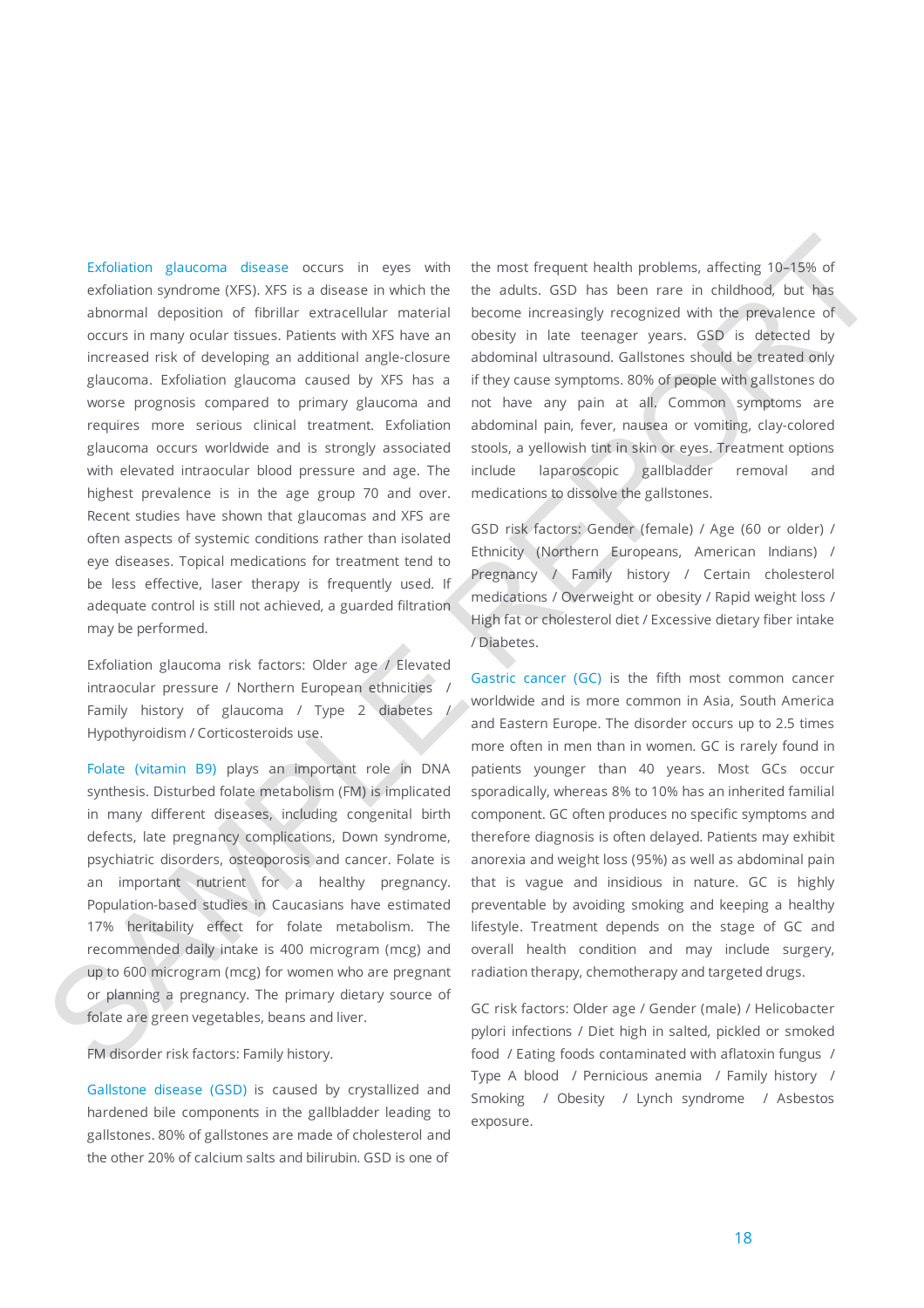Graves' disease (GD) is an autoimmune disease and the most common cause of hyperthyroidism, when thyroid glands make more thyroid hormone that the body needs. As a result, patient may have muscle weakness, sleep disorders, fast heartbeat, diarrhea and eye problems such as bulging. According to population-based studies, estimated heritability is 40% to 50%. Women, especially in reproductive age, have a disease incidence several times higher than men. The current treatment of GD restores thyroid levels effectively, but has serious side effects. Possible treatments include medication (anti-thyroid, radioiodine) and surgery.

GD risk factors: Family history / Gender and age (female under 40) / Autoimmune diseases / Stress / Smoking / Immune modulators / Pregnancy (genetically susceptible women).

Higher consumption of sweet food products, such as baked goods, candies, sweetened dairy products, chocolate and sweetened soft beverages has a strong association with overweight and obesity, risk of diabetes, fractures, and dental caries. Sweet food products may lead to weight gain through high added-sugar content, low satiety, and incomplete compensation for total energy. Studies have shown that higher sweet food intake is partly determined by genes.

Higher sugar consumption risk factors: Family lifestyle / Genetic predisposition / Unhealthy diet / Psychological and social issues.

Intracranial aneurysm (IA) is characterized by weakness in the wall of a cerebral artery causing ballooning of the blood vessels in the brain with devastating consequences. The incidence of IA is 5% to 10% worldwide and disease is 1.24-1.6 times more common in women than in men. Optimal treatment for IA takes into account both

physiological and individual factors, such as vessels' localization, their size and morphology, presence of thrombus, age, medical history, family history and the overall health of a patient. IA prevention must be applied in individuals with two or more affected first-degree relatives.

IA risk factors: Aging Gender (female) / Smoking / Hypertension / Atherosclerosis / Alcohol and drug abuse (cocaine) / Head injury / Estrogen deficiency in menopause / Arteriovenous malformation / Carotid artery stenosis / Autosomal dominant polycystic kidney disease / Marfan syndrome / Ehlers-Danlos syndrome / Neurofibromatosis / Family history.

Lactose intolerance (LI) is a widespread metabolic disorder caused by the inability to digest lactose due to a shortage of the lactase enzyme. Lactase activity is high during infancy, when milk is the main source of nutrition, and declines after the weaning phase in most mammals. Approximately 75% of the world's population loses the ability to digest lactose. The prevalence of adult-type lactose intolerance varies depending on ethnicity, from less than 5% in northwestern Europe to almost 100% in some Asian populations. Clinical symptoms of LI usually begin 30 minutes to 2 hours after eating or drinking foods that contain lactose, such as dairy products. The severity of symptoms varies, depending on the amount of lactose each individual can tolerate. It is important to distinguish LI from other conditions, for example irritable bowel syndrome, which has very similar symptoms. Treatment for lactose intolerance includes a lactose-restricted diet. Graves disease (60) is an autommuze disease and the physiological and individual factors, such as weasself<br>most common cause of lighted yields and the body reestic. Strombus, age, mealcal history, inpining y prioring<br>at t

LI risk factors: Increasing age / Ethnicity (Southern Europeans, Asians) / LCT gene polymorphism -13910 GG genotype.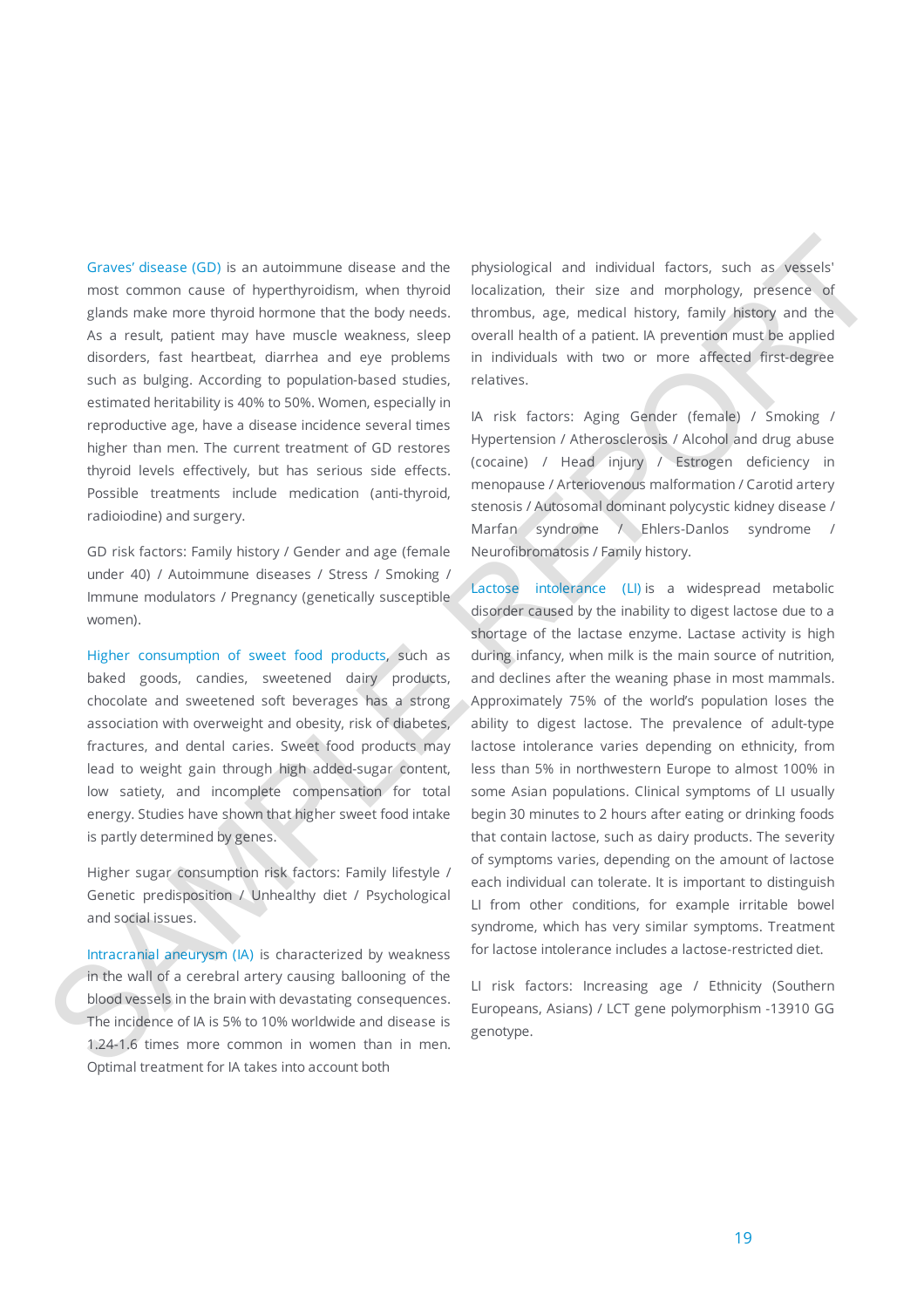Lung cancer (LC) occurs when cancer cells form in the cells lining the air passages in lungs. LC remains the leading cause of cancer death in both men and women worldwide. The heritability of lung cancer has been clearly established and account for 8%. The most important environmental factor that causes the LC is exposure to tobacco smoke through both active and passive smoking (85% of all cases). The disease affects women over 60 years twice more than men. To date, quitting smoking has been shown to reduce the risk of LC. Treatment options include surgery, chemotherapy, radiation therapy, targeted drug therapy.

LC risk factors: Smoking / Passive smoking / Exposure to radon gas / Biomass fuels / Coal burning / Exposure to arsenic, asbestos, silica / Solid fuels while cooking and heating (formaldehyde and benzene) / Gender (female).

Melanoma is the most serious type of skin cancer, affecting melanocytes (cells producing skin pigment melanin). Melanoma may also occur in eyes, and rarely in intestines. Although it accounts for only 4% of all skin cancer types, it causes 80% of skin cancer deaths. If the condition is recognized and treated early, it is almost always curable. There is a broad spectrum of protection strategies. Doctors recommend sun avoidance between 10 am and 4 pm. When sun cannot be avoided, use sun protective clothing and sunscreens with SPF of 15 and higher. Total avoidance of artificial UV sources is highly advised. Treatment depends on the size, stage and location of cancer. Early stage melanoma is removed by biopsy; for spreading melanoma, surgery is used to remove affected lymph nodes. Chemotherapy, radiation therapy, biological therapy and targeted therapy may be also used.

Melanoma risk factors: Sunlight overexposure / Tanning devices / Gender and age (female under 40, male over 40) / Family history / Melanocytic nevi (unusual moles).

Migraine with aura (MA), a subtype of migraine, is a chronic neurological and sometimes progressive disorder that is characterized by recurrent episodes of headache and associated conditions, such as vomiting and sensitivity to light, smells, and sounds. Aura symptoms, usually visual, precede the headache. During the migraine attack blood vessels dilate in the brain, causing pain for 2 to 72 hours. Heritability of different migraine types is estimated to be 34–51%. Migraine can occur in any period of life, affecting women 2-3 times more than men. Migraine treatment involves acute and preventive therapy. Patient with migraine should be screened for cardiovascular traits, which should be treated first, then consulted by both neurologist and neurosurgeon. Prevention of migraine involves the combination of lifestyle factors and medications. Pain relieving medications play essential role in treatment. Ling cancer (LC) occurs when cancer cells form in the Migraine with any desire (MA), a subspect impediate, as cells fining the air parasys in large, LC remains in certainties incredicted in the mission constitute of the m

MA risk factors: Family history / Gender (female) / Oral contraceptives / Hormonal changes.

Multiple sclerosis (MS) is a complex condition caused by many contributing factors, such as environmental, behavioral and genetic factors. In MS, the immune system attacks and damages myelin, the protective sheath of the nerve fibers. The disorder affects the brain, spinal cord and optic nerve in eyes. Occurrence is 2-3 times higher in women than in men. The estimates for heritability of MS cover a wide range from 25% to 76%. Medication used for MS treatment is aimed at modification of the course of the disease, treating relapses and managing symptoms. Physical therapy and relaxation are used to support overall health condition.

MS risk factors: Overexposure to sunlight / Vitamin D deficiency / Latitude (Europe, North America, Australia, New Zealand and Japan) / Epstein-Barr virus / Race (Northern European descent) / Smoking.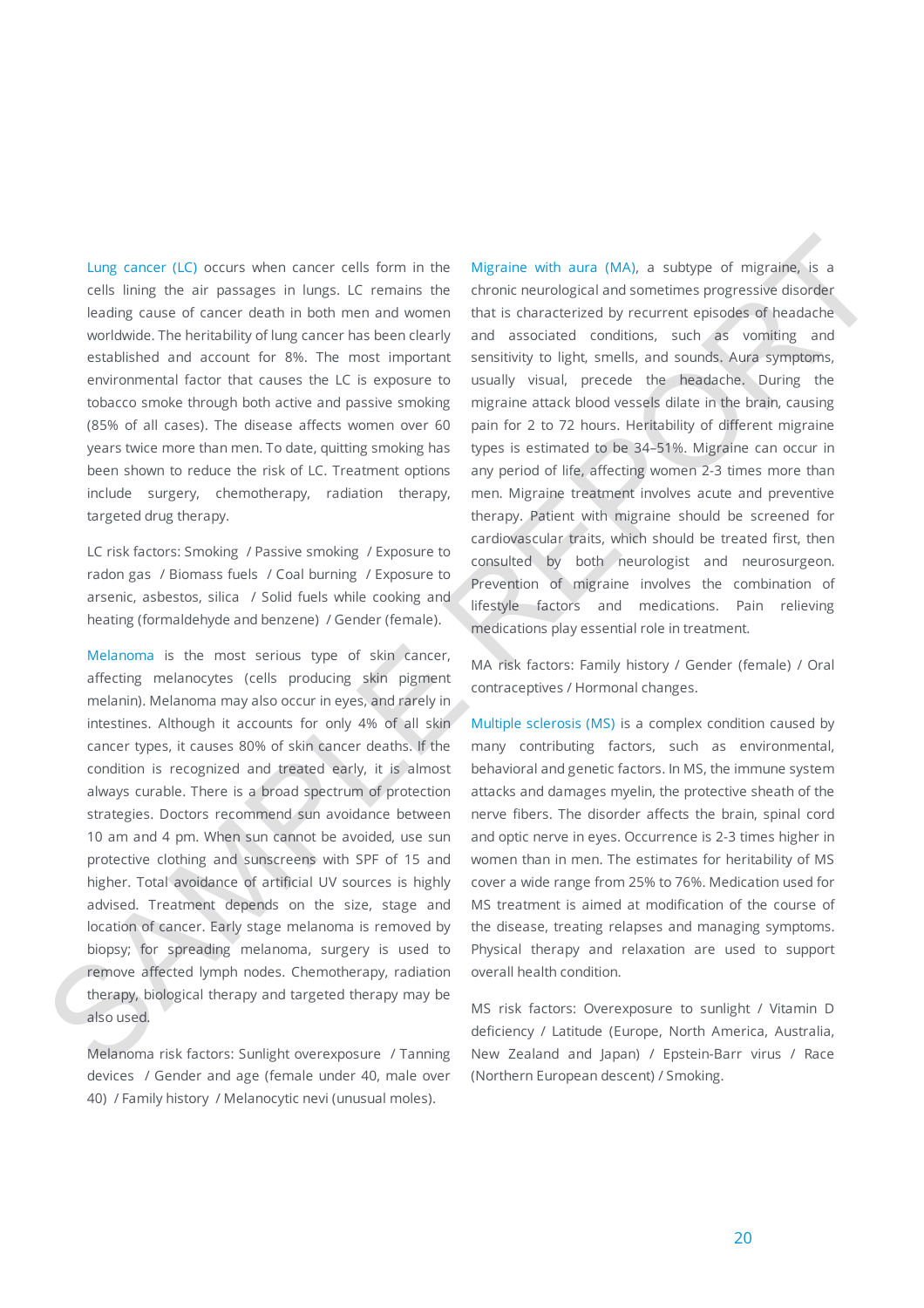Overweight and obesity can be easily defined by calculation of Body Mass Index (BMI). BMI is the weight in kilograms divided by the height in meters squared (kg/m2). According to the WHO, being overweight is defined as having a BMI between 25.0 and 29.9, and obesity as having a BMI greater than 30.0. At an individual level, obesity occurs when increased amount of triglycerides are stored in adipose tissue and released later as free fatty acids, causing detrimental effects. Studies estimate heritability of overweight and obesity to be 40%-70%, but the primary mechanism of obesity is permanent calorie imbalance: high caloric food intake with a sedentary lifestyle. Many studies have shown that increased BMI above 27 for both men and women increases mortality. On the other hand, a significantly low BMI in women indicates malnutrition and also leads to osteopenia, osteoporosis and increases the risk of premature childbirth. Overweget and obesly, can be easily defined by Percheral artenal deseas (PAD) occurs when<br>calculation Bookhola (memberis and also memberis and also memberis and also memberis and also memberis and also memberis and also m

Obesity risk factors: Family lifestyle / Genetics / Inactivity / Unhealthy diet / Cushing´s syndrome / Prader-Willi syndrome / Psychological and social issues.

Osteoporosis is a multifactorial disease in which the density and quality of bones are reduced making them fragile and more likely to break. The most common fractures associated with osteoporosis occur at the hip, spine and wrist. Globally, 1 in 3 women and 1 in 5 men are at risk of an osteoporotic fracture. The measurement of bone mineral density (BMD) is a major predictor of osteoporotic fractures. Although BMD is highly heritable, only a few genes with modest effects on the risk of developing osteoporosis have so far been discovered. Treatment for osteoporosis is based on treating and preventing fractures and using medications, healthy diet and exercises to strengthen bones.

Osteoporosis risk factors: Gender (postmenopausal female) / Age (50 and older) / Family history / Inflammatory conditions / Hyperthyroidism/ Hyperparathyroidism / Having no children / Calcium deficient diet / Low body weight / Sedentary lifestyle / Long-term use of some medications (oral prednisolone) / Estrogen deficiency / Excessive alcohol use / Smoking.

Peripheral arterial disease (PAD) occurs when plaque, formed from fat, cholesterol, calcium, fibrous tissue and other substances in the blood, builds up in the walls of the arteries, causing problems with heart, brain and other organs. To date, this disorder is often underdiagnosed, poorly understood, and much more common than was expected a few years ago. It is estimated that ca. 12% of the adult population worldwide has PAD and this disease affects men and women equally. PAD may be asymptomatic or have various symptoms such as rest pain, ischemic ulcers, gangrene, atypical leg pain. Studies have demonstrated 58% of genetic heritability of PAD. There are several ways to treat PAD, such as smoking cessation, lipid-lowering therapy, hypertension management and antithrombotic therapy.

PAD risk factors: Smoking / Older age / Diabetes / Hypertension / Hyperlipidemia / Obesity / Metabolic syndrome / Chronic kidney disease.

Primary open-angle glaucoma (POAG) is characterized by elevated intraocular pressure and progressive peripheral vision loss due to optic nerve damage. The disease is more prevalent and more difficult to control in African-Americans than in Europeans. In Europe glaucoma affects 1% to 2% of people aged over 50. Glaucoma is the second leading cause of blindness in the world. Typical symptoms of POAG are eye pain, blurred vision, halos around lights and tunnel vision with gradual loss of peripheral vision in the later stages. Early diagnosis can minimize and prevent optical nerve damage. Medicated eye-drops are used to lower intraocular pressure. If the medications are ineffective or not tolerated, certain types of surgeries may be performed.

POAG risk factors: Older age / Ethnicity (Caucasian, African-American) / Myopia / Elevated intraocular pressure / Family history of glaucoma / Type 2 diabetes / Hypothyroidism / Corticosteroids use / Pseudoexfoliation / Cardiovascular disease.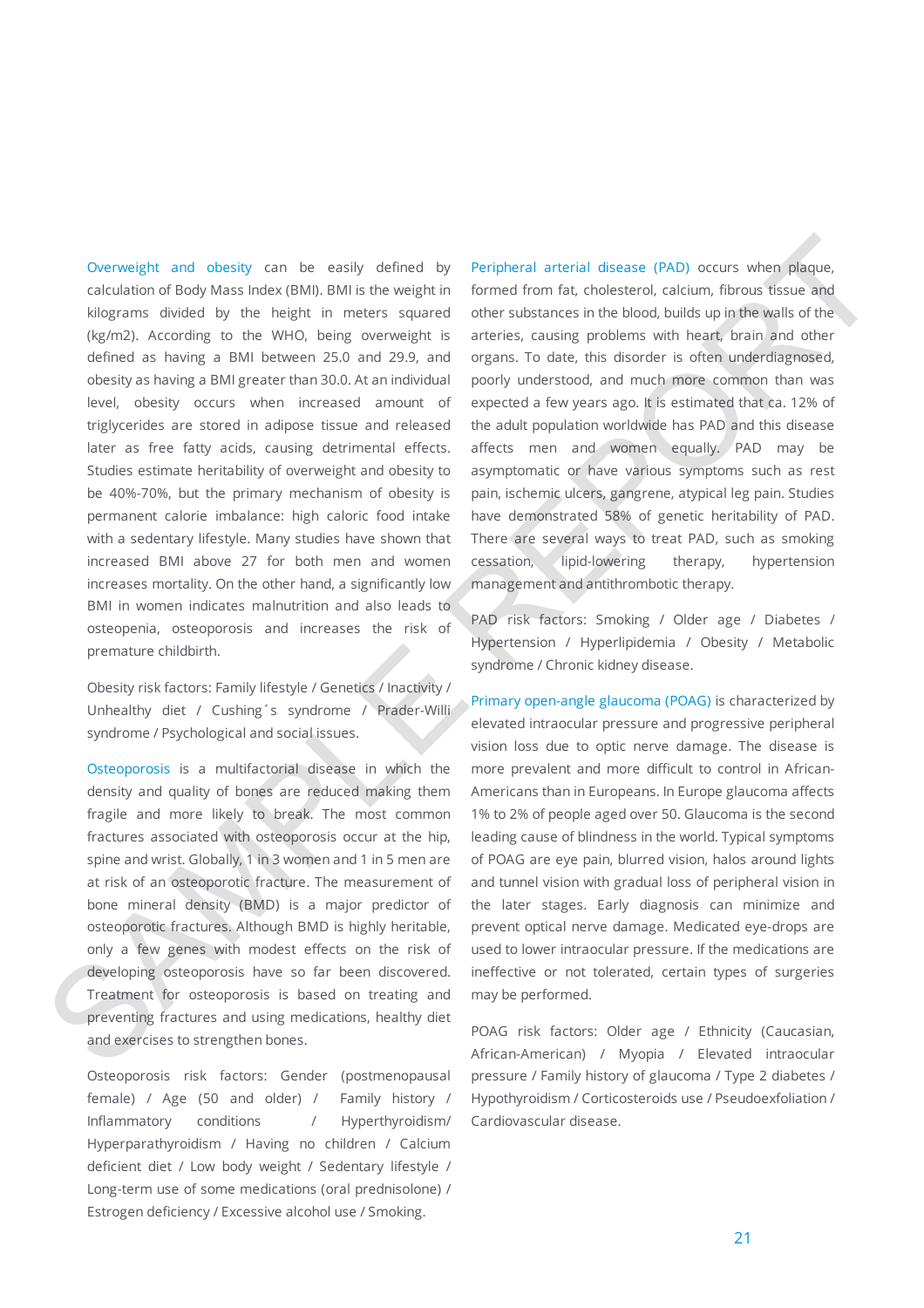Psoriasis is the common chronic inflammatory disorder that affects skin or joints or both. Under psoriasis the immune system sends signals to the skin cells to grow faster than normal resulting in the formation of itchy, dry, red patches. Genetic heredity accounts for 50% for all five types of psoriasis. The prevalence varies from 0.91% in Southern Europe to 8.5% in Nordic countries. Psoriasis is prevalent equally for both sexes. The diagnosis is usually based on clinical findings and the skin biopsy is rarely needed. To date, psoriasis has no known way of prevention and treatment, but many therapies can reduce or nearly stop the symptoms.

Psoriasis risk factors: Family history / Smoking / Stress / Medications (β-blocking agents, angiotensin-converting enzyme inhibitors, and calcium channel blockers) / Alcohol intake / Obesity / Viral and bacterial infections.

Rheumatoid arthritis (RA) is an autoimmune inflammatory disease that predominantly affects joints that are lined with connective tissue responsible for maintaining nutrition and lubrication of the joint. RA leads to loss of joint function due to the loss of muscle around the affected joint, causing pain and swelling. The acute phase of the disease leads to cardiovascular disorders and other comorbidities. Heritability plays a substantial role; studies of Northen European populations suggest that genetic factors account about 50% of disease susceptibility. The worldwide incidence varies between 0.5% and 1%. RA treatment is symptomatic - medications are used to reduce inflammation and relieve pain in combination with physical and occupational therapy. The primary goal of the treatment is remission with no active joint inflammation. Surgery may be necessary if joints are severely damaged. Psotiast is the common chronic inflammatory disorder - systems lapps experimenents (SLE) is a distinctive curve of the systems in inflame the more plane in the more plane inflame inflame inflame inflame inflame inflame in

RA risk factors: Family history / Gender (female) / Age (mostly between 40- 60 years) / Smoking / Obesity / Late age at menarche.

Systemic lupus erythematosus (SLE) is a chronic inflammatory autoimmune disease that affects connective tissue and may provide many internal and cutaneous findings. Autoimmune attacks occur in the heart, joints, lungs, liver, skin, blood vessels, kidneys etc. The estimated heritability of SLE disorder is 66%. The rate is 9 times higher in women than in men and the course of the disease is unpredictable. SLE is triggered by environmental factors in genetically predisposed people. SLE can be diagnosed by few symptoms, such as malar rash, photosensitivity, discoid skin rash, kidney abnormalities, blood-count abnormalities and brain irritation. The treatment is applied according to the personal features of a patient, such as symptoms, age, general health, and lifestyle.

SLE risk factors: Gender (female) / Age (between 15 and 45) / Race (African-Americans, Hispanics, Asians) / Family history.

Type 1 diabetes (T1D) is a chronic autoimmune disease, during which pancreatic cells, which store and produce insulin, are damaged, resulting in insulin deficiency and hyperglycemia. Both type 1 and type 2 diabetes result in high blood glucose levels causing serious health complications, including kidney failure, blindness, stroke and heart diseases. Heritability plays a substantial role and accounts for ca 50% of T1D. According to recent studies, consuming adequate amounts of vitamin D in young adulthood may decrease the risk of adult-onset T1D by as much as 50%. The primary treatment is based on the monitoring of blood sugar level; insulin injections are used every day to prevent long-term complications associated with the disease.

T1D risk factors: Family history / Viral infections / Lack of Vitamin D in young adulthood / Changes in the gut microbiota.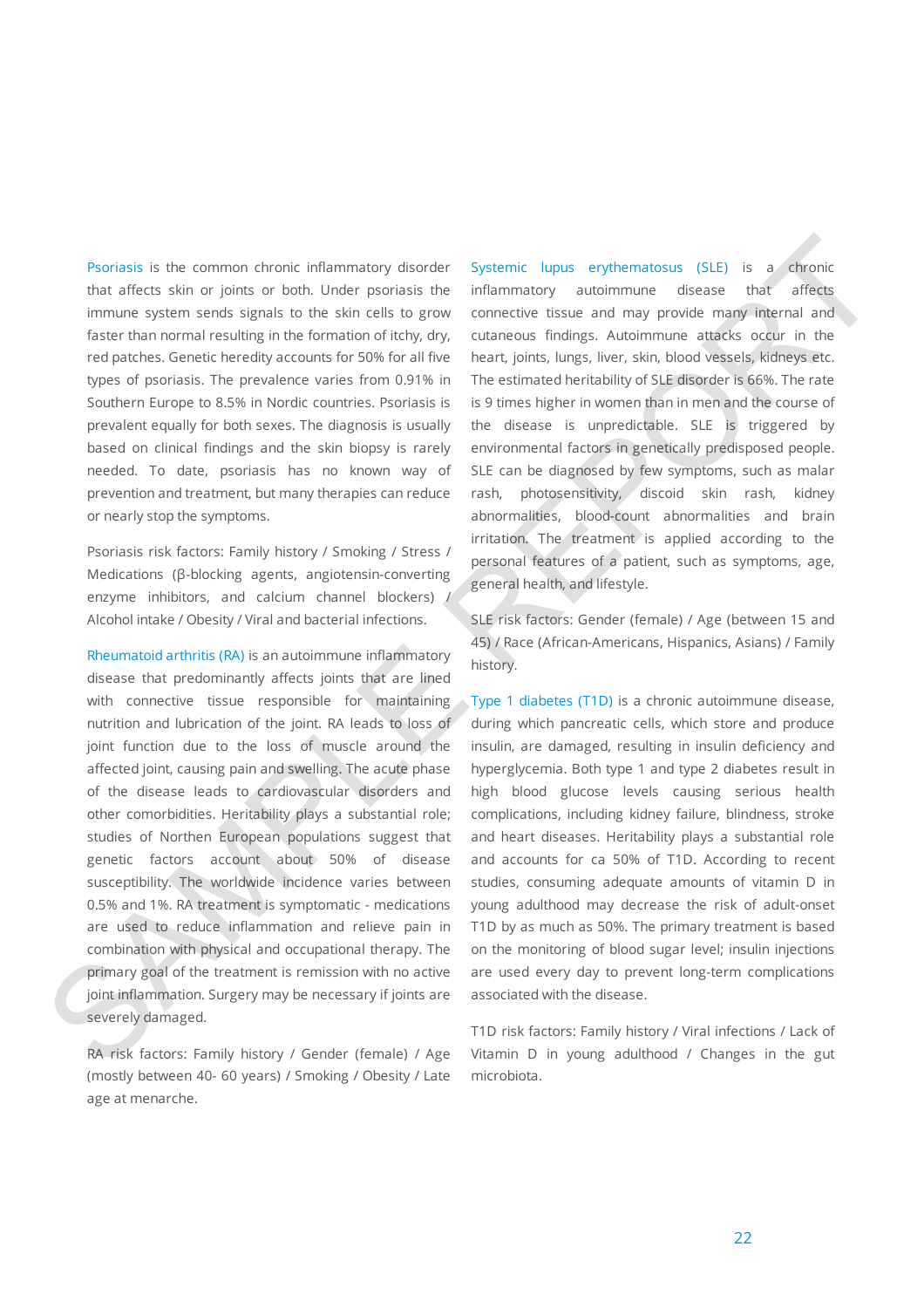Type 2 diabetes (T2D), also called non-insulin diabetes is the most common type of diabetes. In case of this disease the body is still able to produce insulin. T2D is caused by a lack of insulin produced by the pancreas or incorrect use of insulin. This leads to a situation when glucose is not able to perform its function as an energy molecule. WHO estimated there are 285 million people with this disease, which is equivalent to about 6% of the adult population worldwide. Symptoms of T2D are increased hunger with weight loss, fatigue, blurred vision, areas of darkened skin, increased thirst and frequent urination. Early testing for T2D could lead to a better treatment and impairing glucose intolerance, resulting in a better outcome. For prevention and treatment of diabetes, it is essential to maintain weight by ensuring a healthy diet and good exercise habits. Treatment may include use of diabetes medications or insulin therapy. liype 2 diabetes (120), also called non-insulin diabetes is major side effect is increased risk of hemoritogis, which the most community of diabetes. In case of the diabetes, increased in the collection in a particular te

T2D risk factors: Overweight / Insufficient physical activity / Family history of diabetes / High blood pressure / Increased waist circumference / Unhealthy diet / Ethnicity / Gestational diabetes.

Venous thromboembolism (VTE) is a term defining deepvein thrombosis, pulmonary embolism, or both. VTE is characterized by blood clots in a vein, which can grow and dislocate. VTE is associated with morbidity and mortality. VTE affects 2% to 5% of the population. About 30% of surviving patients develop recurrent VTE within 10 years. The incidence of VTE differs by age, race and gender, with the higher prevalence in white men aged 45-79. To date, anticoagulant therapy is the main treatment for symptoms, also helping reduce recurrent VTE risk. One

major side effect is increased risk of hemorrhage, which may be fatal in up to 25% of cases. For life-threatening situations, thrombolytics and surgical clot removal is used. Temporary inferior vein filters are used in patients with high risk of deep vein thrombosis.

VTE risk factors: Family history / Surgery / Trauma / Chronic disease / Obesity / Pregnancy / Oral contraceptives / Hormone replacement therapy / Cancer Immobility / Dehydration / Smoking.

Vitamin B12 is involved in DNA synthesis, neurological function, proper red blood cell formation, and also helps prevent homocysteine elevated levels (may lead to heart diseases). Deficiency is characterized by weakness, irritability, fatigue, poor memory, confusion, depression, and megaloblastic anemia. The best sources of vitamin B12 are beef liver, clams, salmon, sardines, and fortified cereals. Smoking, alcohol, caffeine, and long-term antibiotic use inhibit the absorption of vitamin B12. According to studies, the presence of certain genetic variants is associated with ca 16% lower vitamin B12 levels. A strict vegetarian diet will result in significantly lower levels of vitamin B12, and such individuals should be monitored carefully for the deficiency. Recommended Dietary Allowance (RDA) of vitamin B12 for adults is 0,003 – 0,004 mg/day.

Vitamin B12 deficiency risk factors: Pernicious anemia / Lack of intrinsic factor (important for absorption) / Genetic disorders that affect absorption.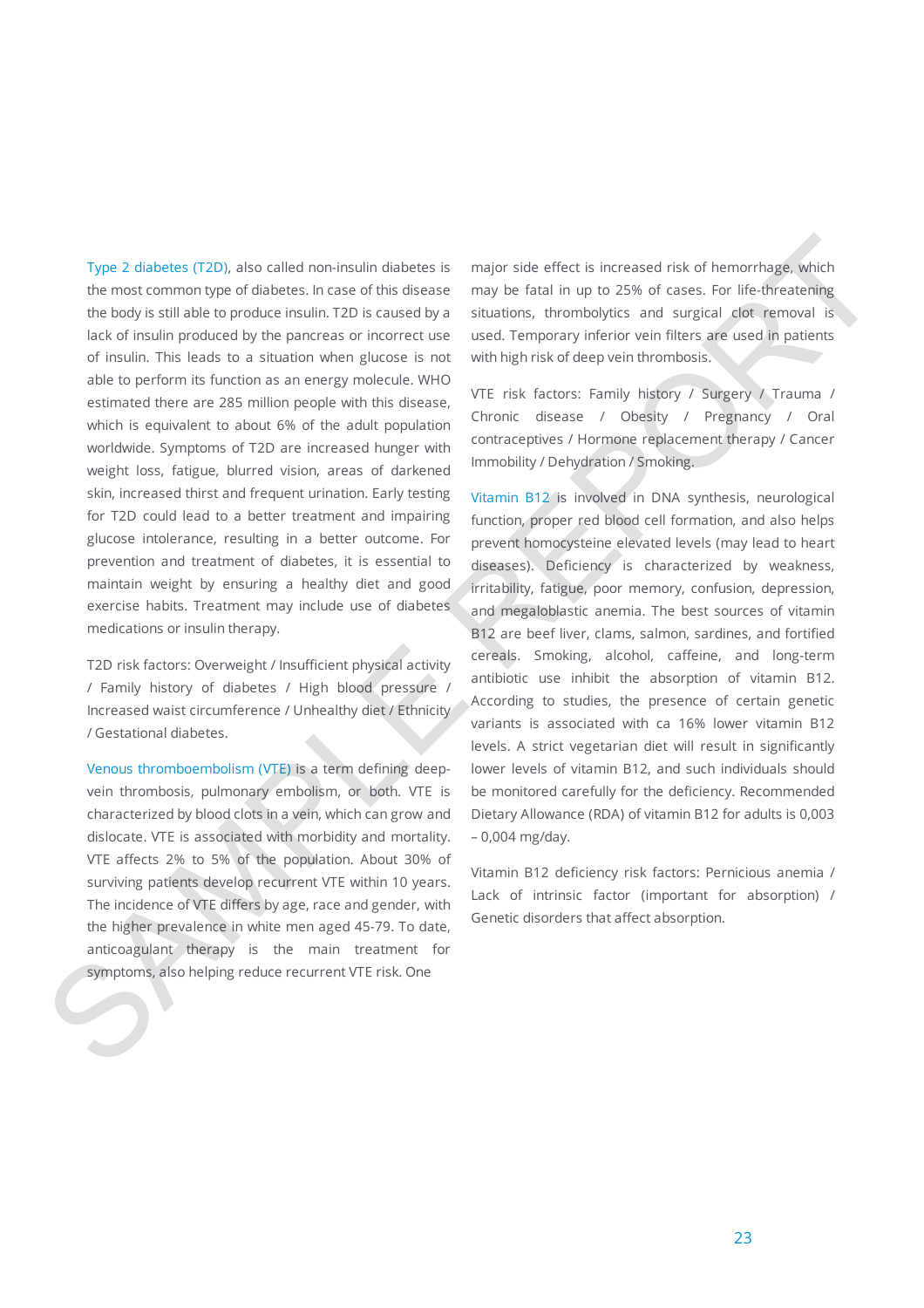Vitamin B6 carries an important role in the metabolism of amino acids, carbohydrates and lipids, as well as in biosynthesis of neurotransmitters and blood cells. Deficiency can result in anemia, scaling on the lips and cracking of the corners of mouth, neurological and immune system disorders, elevated homocysteine levels (may lead to heart diseases). The main sources of vitamin B6 are whole grains, liver, chickpeas, nuts, seeds etc. Smoking, alcohol and caffeine inhibit the absorption Vitamin B6. According to studies, the presence of certain genetic variants is associated with 12-18% lower vitamin B6 level. Sufficient vitamin B6 intake is particularly important for these individuals. Recommended Dietary Allowance (RDA) of vitamin B6 for adults is 1.9- 2,4 mg/day.

Vitamin B6 deficiency risk factors: Genetic predispositio / Kidney diseases / Malabsorption syndromes (celiac disease) / Heart failure / Liver cirrhosis / Thyroid problems / Alcoholism / Certain medications (antirheumatic, antiepileptic).

Vitamin D deficiency is a widespread problem affecting as many as one-half of otherwise healthy adults in developed countries. Vitamin D deficiency causes osteomalacia, childhood rickets, osteoporosis and fractures because of reduced calcium absorption. Other consequences of vitamin D deficiency include cardiovascular diseases, T1D and T2D, obesity, multiple sclerosis, asthma and cancers of breast, colon, and prostate. Vitamin D is produced mainly in the skin during exposure to sunlight. Although diet, intake of vitamin D supplements and exposure to sunlight are known to influence serum vitamin D concentrations, genetic factors may also contribute to variability in vitamin D level, with estimates of heritability ranging from 23-80%. The Recommended Dietary Allowance (RDA) for adults is 600 international units (IU) of vitamin D a day. Vitamin 86 corres an important rote in the metabolism of "Vitamin 0 deficency is widespread problem differency as a<br>lining according to an interval light, as well as in imary as one linit of distribution and proportions an

Vitamin D deficiency risk factors: Little sun exposure / Older age / Obesity / Genetic predisposition / Poor dietary intake of vitamin D.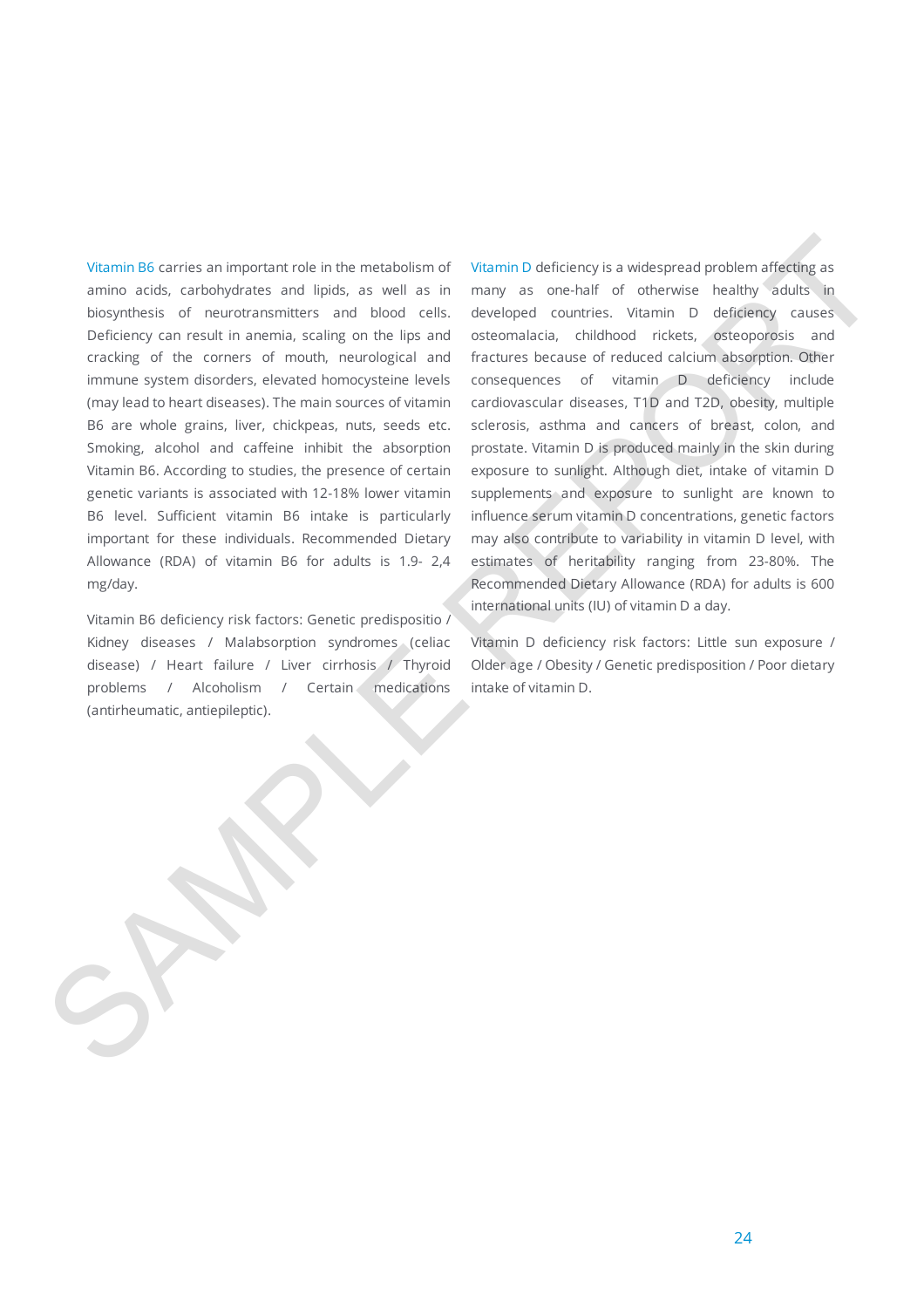# Genetic Markers Information

| <b>Disease name</b>  | <b>Gene name</b>  | <b>SNPID</b> | <b>PubMed reference</b> | Genotype  |
|----------------------|-------------------|--------------|-------------------------|-----------|
|                      |                   |              |                         |           |
| Alzheimer disease    | APOE              | rs429358     | 23296339                | CT        |
| Alzheimer disease    | <b>APOE</b>       | rs7412       | 23296339                | CC        |
| Atrial fibrillation  | 4q25              | rs10033464   | 17603472                | GT        |
| Atrial fibrillation  | PITX2             | rs2200733    | 17603472                | <b>TT</b> |
| Basal cell carcinoma | PAD <sub>16</sub> | rs7538876    | 18849993                | AG        |
| Basal cell carcinoma | Intergenic        | rs801114     | 18849993                | GT        |
| Bladder cancer       | TACC3             | rs798766     | 23053209                | <b>TT</b> |
| Bladder cancer       | <b>MYC</b>        | rs9642880    | 18794855                | <b>TT</b> |
| Breast cancer        | <b>TP53</b>       | rs1042522    | 17341484                | CC        |
| Breast cancer        | RAD51B            | rs1314913    | 23001122                | <b>TT</b> |
| Breast cancer        | <b>ATM</b>        | rs1800056    | 17341484                | CT        |
| Breast cancer        | <b>ATM</b>        | rs1800057    | 17341484                | GG        |
| Breast cancer        | <b>ATM</b>        | rs1800058    | 17341484                | TT        |
| Breast cancer        | <b>ATM</b>        | rs1801673    | 17341484                | <b>TT</b> |
| Breast cancer        | <b>ATM</b>        | rs3092856    | 17341484                | CT        |
| Breast cancer        | <b>ATM</b>        | rs3218695    | 17341484                | CC        |
| <b>Breast cancer</b> | <b>ATM</b>        | rs3218707    | 17341484                | CG        |
| <b>Breast cancer</b> | TNRC9             | rs3803662    | 17529974                | AA        |
| <b>Breast cancer</b> | BRCA1             | rs386833395  | 24528374                | <b>TT</b> |
| <b>Breast cancer</b> | BRCA1             | rs397507246  | 24528374                | GG        |
| <b>Breast cancer</b> | ATM               | rs4986761    | 17341484                | TT        |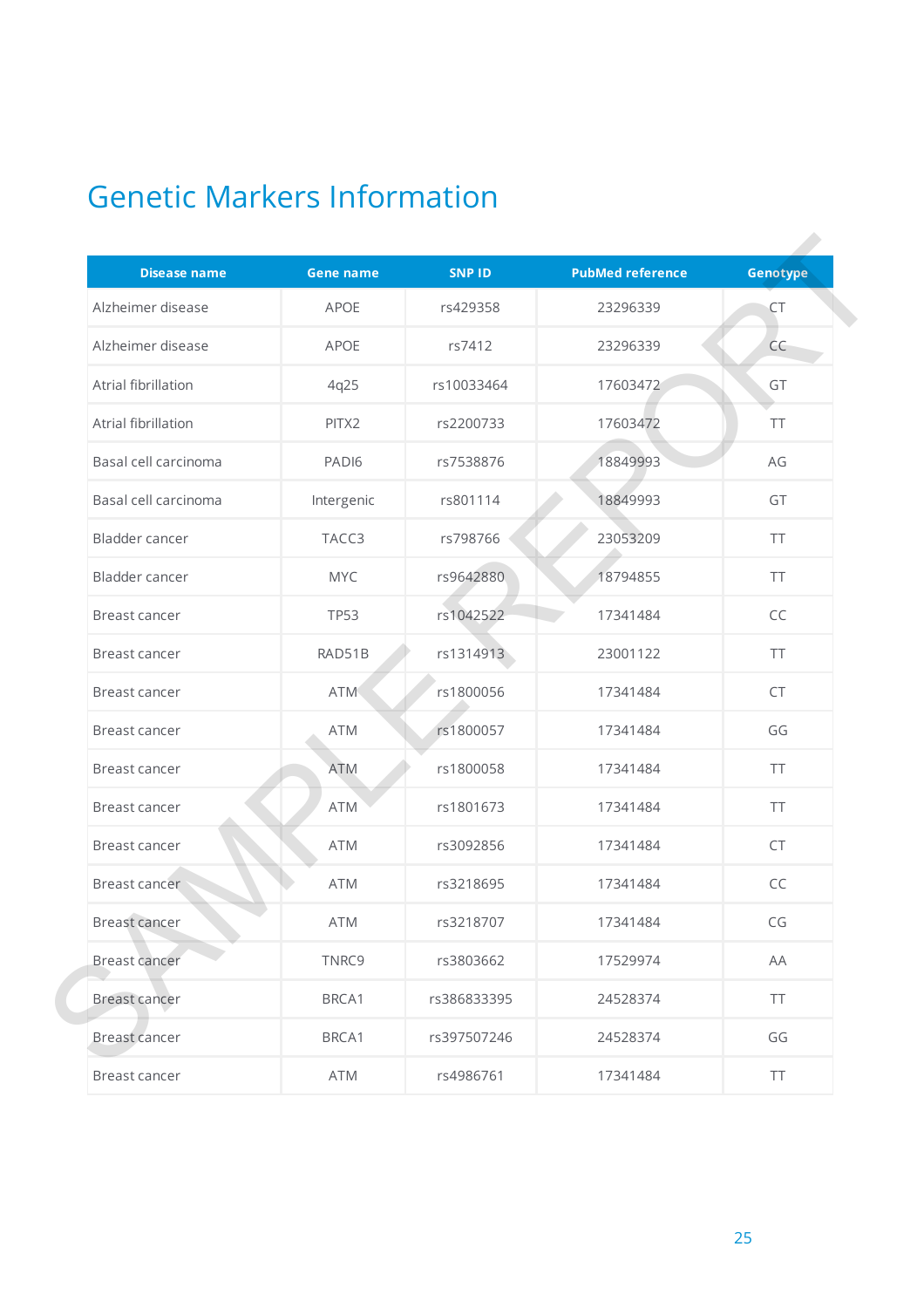| <b>Disease name</b>     | <b>Gene name</b>  | <b>SNP ID</b> | <b>PubMed reference</b> | Genotype  |
|-------------------------|-------------------|---------------|-------------------------|-----------|
| Breast cancer           | BRCA <sub>2</sub> | rs80359550    | 25476495                | <b>TT</b> |
| Celiac disease          | HLA-DQA1          | rs2187668     | 18509540                | CC        |
| Celiac disease          | <b>HLA-DRA</b>    | rs2395182     | 18509540                | GG        |
| Celiac disease          | Intergenic        | rs4639334     | 18509540                | AG        |
| Celiac disease          | Intergenic        | rs4713586     | 18509540                | AG        |
| Celiac disease          | Intergenic        | rs7454108     | 18509540                | CT        |
| Celiac disease          | HLA-DQB1          | rs7775228     | 18509540                | CC        |
| Colorectal cancer       | SMAD7             | rs4464148     | 21075068                | CT        |
| Colorectal cancer       | Intergenic        | rs4779584     | 25475391                | TT        |
| Colorectal cancer       | SMAD7             | rs4939827     | 18372901                | CT        |
| Colorectal cancer       | Intergenic        | rs6983267     | 18268117                | GT        |
| Colorectal cancer       | TCF7L2            | rs7903146     | 18268068                | <b>TT</b> |
| Coronary artery disease | LPA               | rs10455872    | 22560621                | AG        |
| Coronary artery disease | CDKN2B-AS1        | rs10757274    | 18066490                | GG        |
| Coronary artery disease | Intergenic        | rs10757278    | 18066490                | AA        |
| Coronary artery disease | CDKN2B-AS1        | rs2383206     | 18066490                | AG        |
| Coronary artery disease | CDKN2B-AS1        | rs2383207     | 18066490                | AA        |
| Coronary artery disease | LPA               | rs3798220     | 18775538                | CT        |
| Exfoliating glaucoma    | LOXL1             | rs1048661     | 20142848                | GT        |
| Exfoliating glaucoma    | LOXL1             | rs2165241     | 18287813                | CT        |
| Exfoliating glaucoma    | LOXL1             | rs3825942     | 20142848                | AG        |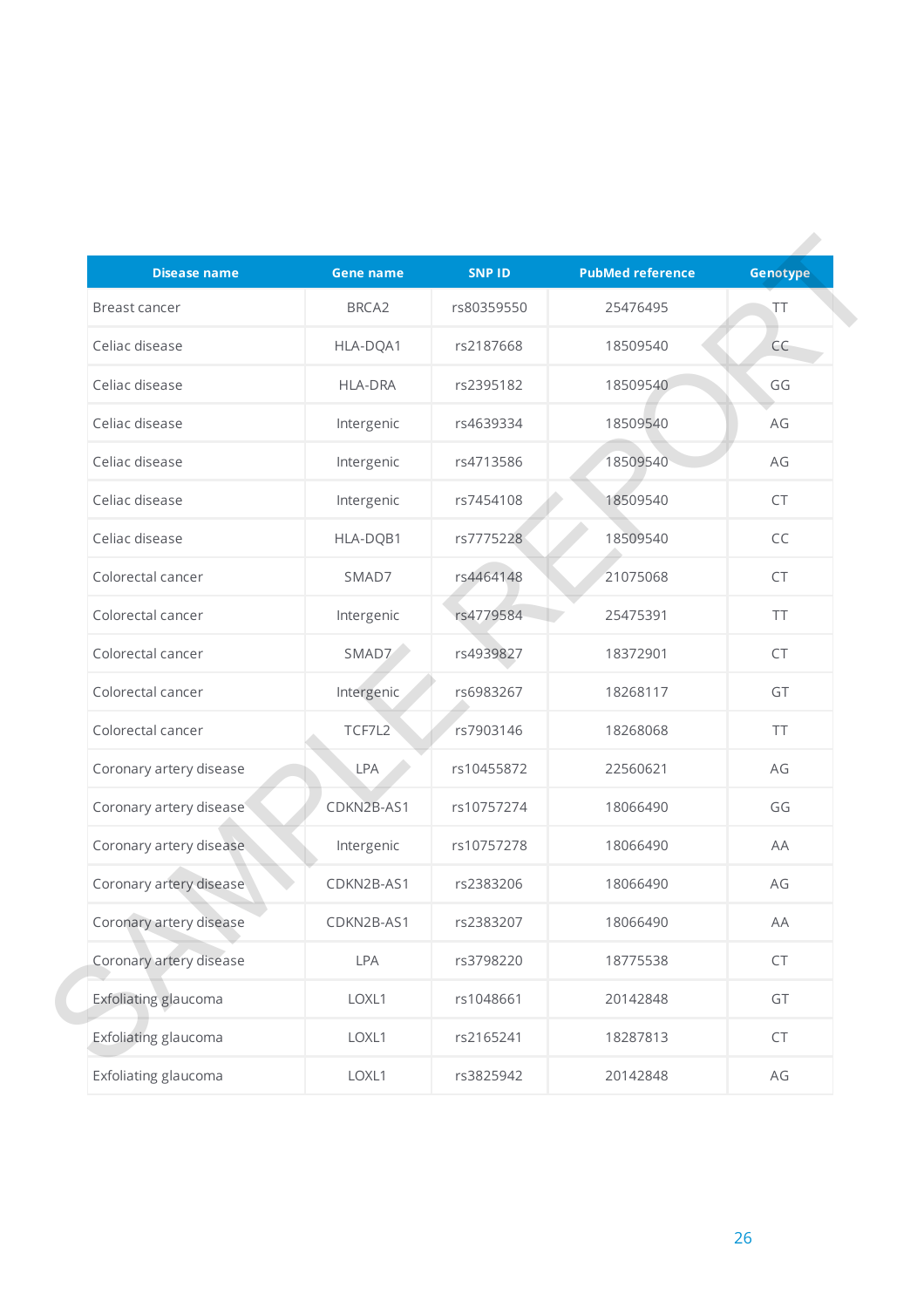| <b>Disease name</b>   | <b>Gene name</b>   | <b>SNP ID</b> | <b>PubMed reference</b> | Genotype  |
|-----------------------|--------------------|---------------|-------------------------|-----------|
| Gallstone disease     | ABCG8              | rs11887534    | 17632509                | GG        |
| Gastric cancer        | <b>MTHFR</b>       | rs1801133     | 18162478                | AG        |
| Graves' disease       | $IL-23R$           | rs10889677    | 18472000                | CC        |
| Graves' disease       | $TNF-\alpha$       | rs1800629     | 18472000                | GG        |
| Graves' disease       | $TNF-\alpha$       | rs1800630     | 18472000                | AC        |
| Graves' disease       | $IL-23R$           | rs2201841     | 18472000                | AG        |
| Graves' disease       | $IL-23R$           | rs7530511     | 18472000                | <b>TT</b> |
| Intracranial aneurysm | SOX17              | rs10958409    | 18997786                | AG        |
| Intracranial aneurysm | CDKN2A/CDKN2B      | rs1333040     | 18997786                | CC        |
| Lactose intolerance   | MCM6               | rs4988235     | 11788828                | GG        |
| Lung cancer           | CHRNA3             | rs1051730     | 24254305                | GG        |
| Lung cancer           | <b>HYKK</b>        | rs8034191     | 24254305                | <b>TT</b> |
| Lung cancer           | CHRNA5             | rs951266      | 18385739                | AA        |
| Male pattern baldness | Intergenic         | rs6113491     | 18849994                | AA        |
| Male pattern baldness | Intergenic         | rs6625163     | 18849991                | AG        |
| Melanoma              | MC1R               | rs1805007     | 16567973                | <b>TT</b> |
| Migraine with aura    | <b>MTHFR</b>       | rs1801133     | 21635773                | AG        |
| Multiple sclerosis    | ILR <sub>2</sub> A | rs12722489    | 22117963                | CT        |
| Multiple sclerosis    | <b>HLA-DRA</b>     | rs3135388     | 19879194                | $AG$      |
| Multiple sclerosis    | <b>HLA-DRA</b>     | rs3135391     | 20593013                | AA        |
| Multiple sclerosis    | IL7R               | rs6897932     | 18721276                | TT        |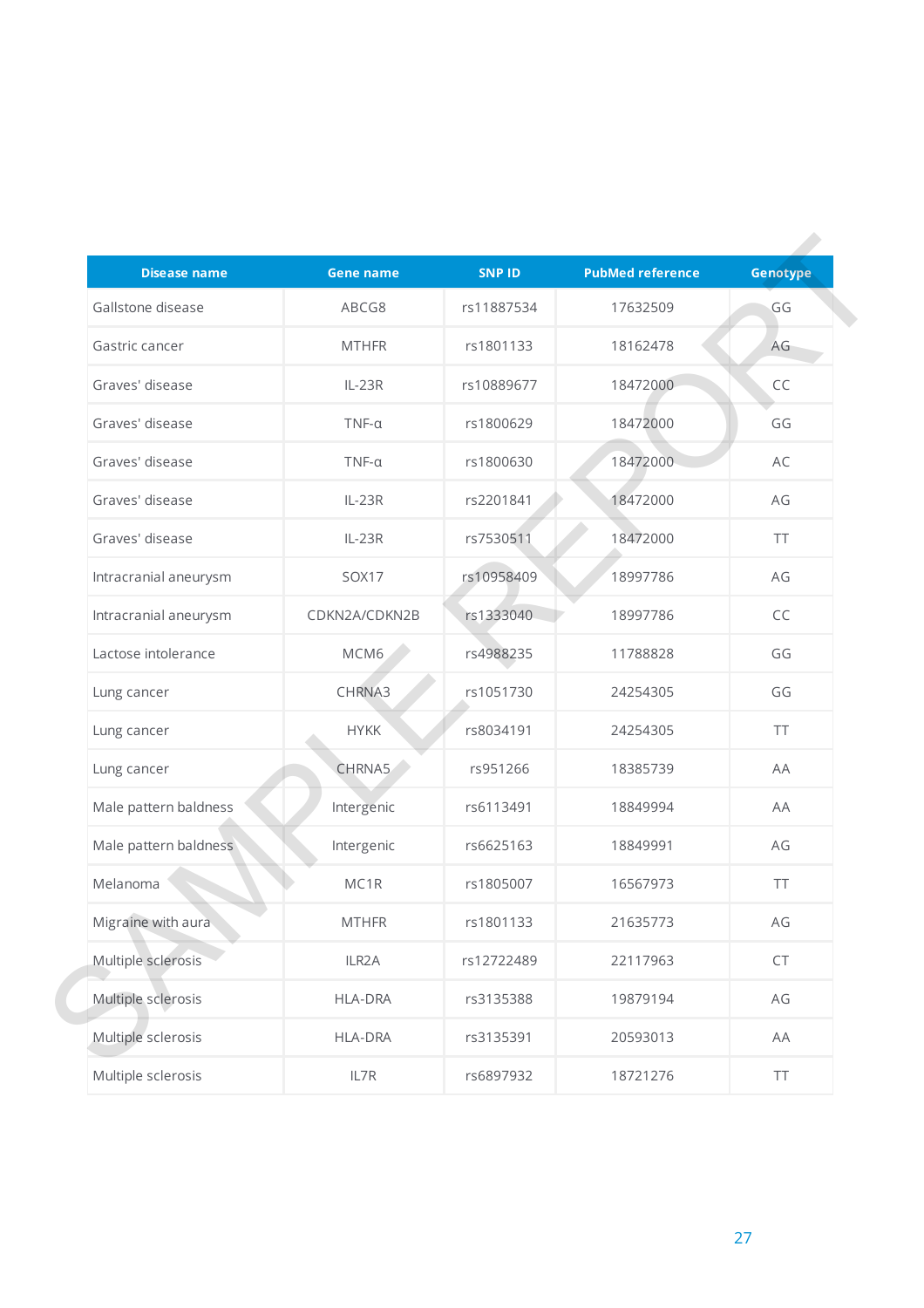| <b>Disease name</b>         | <b>Gene name</b>               | <b>SNPID</b> | <b>PubMed reference</b> | Genotype  |
|-----------------------------|--------------------------------|--------------|-------------------------|-----------|
| Obesity                     | MC4R                           | rs17782313   | 18454148                | TT        |
| Obesity                     | MC4R                           | rs2229616    | 18239646                | TT        |
| Obesity                     | APOA2                          | rs5082       | 17446329                | GG        |
| Obesity                     | PCSK1                          | rs6232       | 1860420                 | CC        |
| Obesity                     | APOA5                          | rs662799     | 17211608                | GG        |
| Obesity                     | SH <sub>2</sub> B <sub>1</sub> | rs7498665    | 22248999                | GG        |
| Osteoporosis                | LRP5                           | rs3736228    | 18349089                | <b>TT</b> |
| Osteoporosis                | LRP5                           | rs4988321    | 18349089                | GG        |
| Peripheral arterial disease | CHRNA5                         | rs951266     | 18385739                | AA        |
| Primary open angle glaucoma | SIX1                           | rs10483727   | 21398277                | CT        |
| Primary open angle glaucoma | ATOH7                          | rs1900004    | 21398277                | CT        |
| Primary open angle glaucoma | CAV1-CAV2                      | rs4236601    | 24034151                | AG        |
| Primary open angle glaucoma | TMCO1                          | rs4656461    | 21532571                | AG        |
| Prostate cancer             | FUNDC2P2                       | rs1447295    | 17401363                | CC        |
| Prostate cancer             | Intergenic                     | rs16901979   | 18199855                | AA        |
| Prostate cancer             | CASC17                         | rs1859962    | 18199855                | GG        |
| Prostate cancer             | Intergenic                     | rs6983267    | 18199855                | GT        |
| Psoriasis                   | $TNF-\alpha$                   | rs1800629    | 17553030                | GG        |
| Psoriasis                   | LCE3D                          | rs4112788    | 23594316                | AA        |
| Rheumatoid arthritis        | PTPN22                         | rs2476601    | 16490755                | AA        |
| Rheumatoid arthritis        | TRAF1                          | rs3761847    | 17804836                | AG        |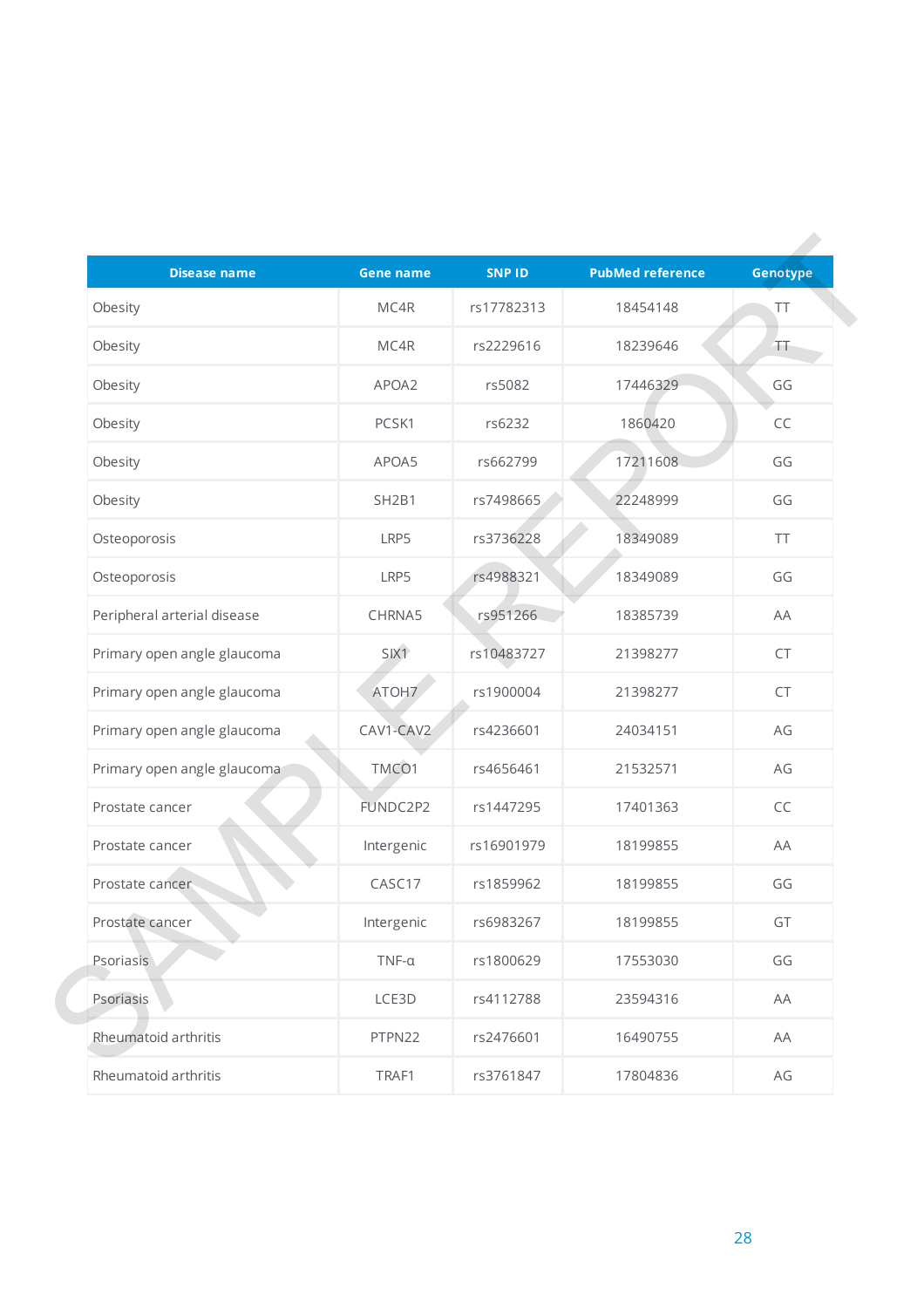| <b>Disease name</b>          | <b>Gene name</b> | <b>SNP ID</b> | <b>PubMed reference</b> | Genotype      |
|------------------------------|------------------|---------------|-------------------------|---------------|
| Rheumatoid arthritis         | STAT4            | rs7574865     | 20169389                | GG            |
| Sugar consumption            | SLC2A2           | rs5400        | 18349384                | AA            |
| Systemic lupus erythematosus | STAT4            | rs10181656    | 18579578                | CG            |
| Systemic lupus erythematosus | IRF5             | rs10488631    | 18063667                | CC            |
| Systemic lupus erythematosus | <b>ITGAM</b>     | rs1143679     | 18204448                | AA            |
| Systemic lupus erythematosus | TNF-a            | rs1800629     | 16418737                | GG            |
| Systemic lupus erythematosus | HLA-DQA1         | rs2187668     | 17997607                | CC            |
| Systemic lupus erythematosus | SKIV2L           | rs419788      | 17997607                | <b>TT</b>     |
| Systemic lupus erythematosus | STAT4            | rs7574865     | 20169389                | GG            |
| Systemic lupus erythematosus | <b>ITGAM</b>     | rs9888739     | 21379322                | CT            |
| Type 1 diabetes              | PTPN22           | rs2476601     | 17554260                | AA            |
| Type 1 diabetes              | CLEC16A          | rs725613      | 18946483                | GT            |
| Type 1 diabetes              | STAT4            | rs7574865     | 17554260                | GG            |
| Type 1 diabetes              | HLA-DQA1         | rs9272346     | 17554300                | GG            |
| Type 2 diabetes              | CDKN2B           | rs10811661    | 18368387                | CT            |
| Type 2 diabetes              | Intergenic       | rs1111875     | 18231124                | <b>TT</b>     |
| Type 2 diabetes              | TCF7L2           | rs12255372    | 17671651                | <b>TT</b>     |
| Type 2 diabetes              | SLC30A8          | rs13266634    | 18437351                | $\mathsf{CC}$ |
| Type 2 diabetes              | <b>PPARG</b>     | rs1801282     | 23874114                | $\mathsf{CC}$ |
| Type 2 diabetes              | KCNJ11           | rs5219        | 17977958                | CT            |
| Type 2 diabetes              | TCF7L2           | rs7903146     | 17977958                | TT            |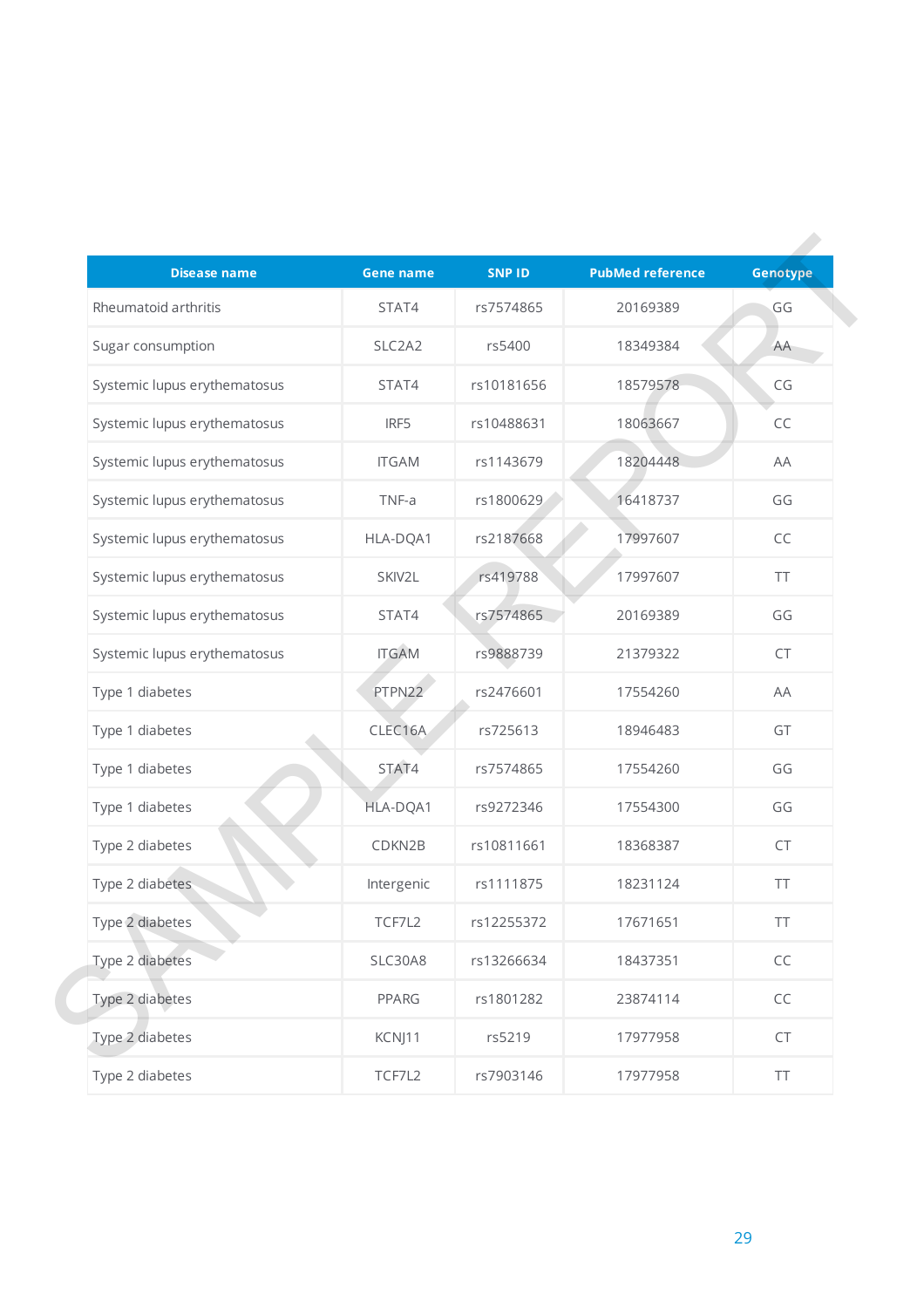|                            | <b>Gene name</b> | <b>SNP ID</b> | <b>PubMed reference</b> | Genotype                     |
|----------------------------|------------------|---------------|-------------------------|------------------------------|
| Type 2 diabetes            | Intergenic       | rs9300039     | 17463248                | AC                           |
| Type 2 diabetes            | <b>FTO</b>       | rs9939609     | 17554300                | $\bar{\mathsf{T}}\mathsf{T}$ |
| Venous thromboembolism     | F <sub>2</sub>   | rs1799963     | 2170759                 | $AG$                         |
| Venous thromboembolism     | F <sub>5</sub>   | rs6025        | 2170759                 | TT                           |
| Vitamin B12                | FUT2             | rs602662      | 19303062                | AG                           |
| Vitamin B6                 | ALPL             | rs4654748     | 19303062                | $\mathsf{CC}$                |
| Vitamin D                  | CYP2R1           | rs10741657    | 24587115                | AG                           |
| Vitamin D                  | CYP2R1           | rs10766197    | 24587115                | $\mathsf{AG}$                |
| Vitamin D                  | GC               | rs4588        | 24587115                | GT                           |
| Vitamin D                  | GC               | rs842999      | 24587115                | $\mathsf{CG}$                |
|                            |                  |               |                         |                              |
| LAnton                     |                  |               |                         |                              |
| <b>Korneelia Anton MSc</b> |                  |               |                         |                              |

## **Korneelia Anton MSc**